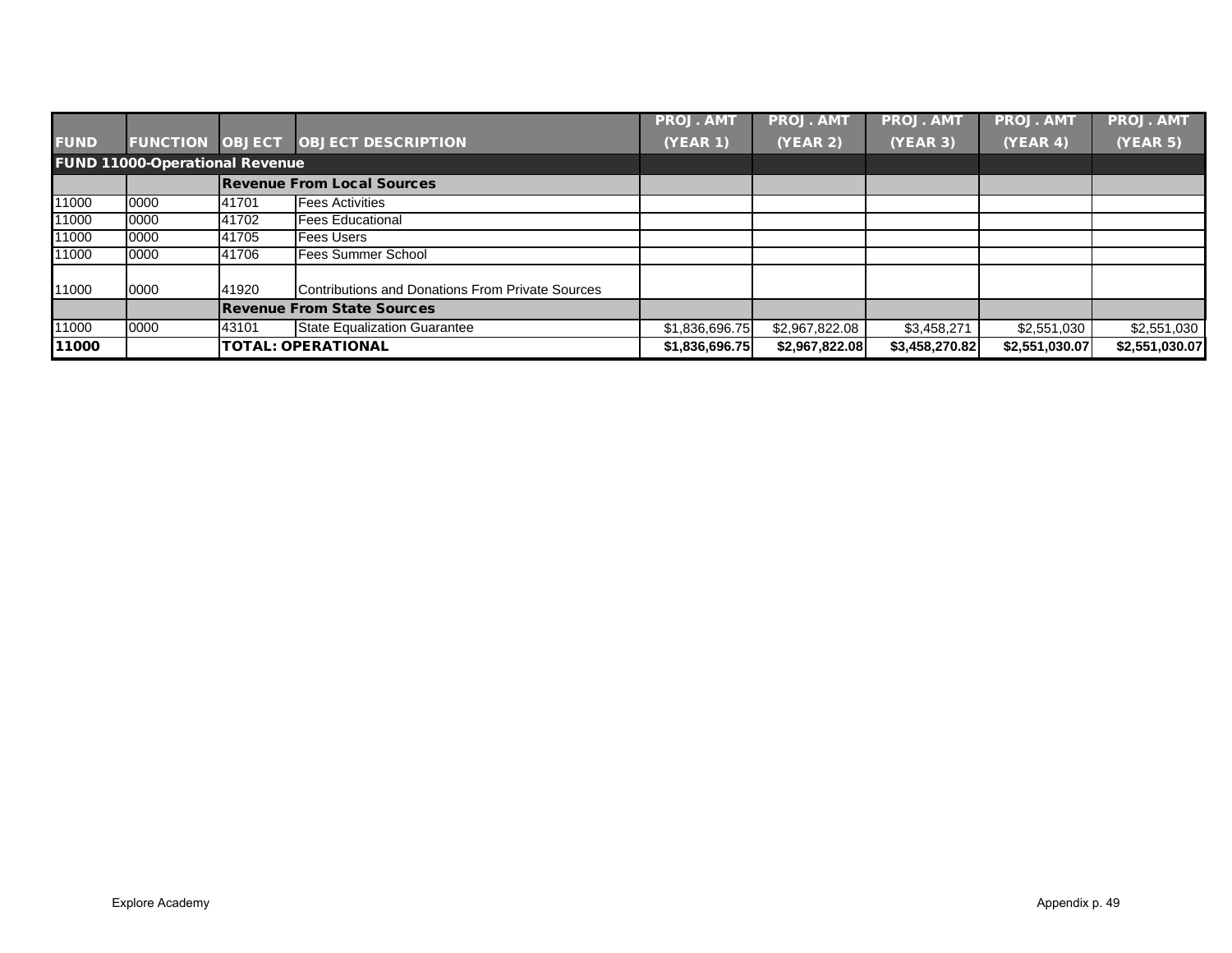|                |                             |                                 | <b>JOB</b>   |                                                                                                | <b>PROJ. AMT</b> |               | <b>PROJ. AMT</b> |               | <b>PROJ. AMT</b> |               | PROJ. AMT      |               | <b>PROJ. AMT</b> |               |
|----------------|-----------------------------|---------------------------------|--------------|------------------------------------------------------------------------------------------------|------------------|---------------|------------------|---------------|------------------|---------------|----------------|---------------|------------------|---------------|
|                | <b>FUND FUNCTION OBJECT</b> |                                 | <b>CLASS</b> | <b>OBJECT DESCRIPTION</b>                                                                      | (YEAR 1)         | FTE.          | <b>(YEAR 2)</b>  | FTE.          | (YEAR 3)         | FTE.          | (YEAR 4)       | FTE.          | (YEAR 5)         | FTE.          |
|                | 11000 EXPENDITURES          |                                 |              |                                                                                                |                  |               |                  |               |                  |               |                |               |                  |               |
|                | Function-1000 - Instruction |                                 |              |                                                                                                |                  |               |                  |               |                  |               |                |               |                  |               |
|                |                             |                                 |              |                                                                                                |                  |               |                  |               |                  |               |                |               |                  |               |
|                |                             |                                 |              | <b>Personnel Services - Compensation</b>                                                       |                  |               |                  |               |                  |               |                |               |                  |               |
| 11000<br>11000 | 1000<br>1000                | 51100<br>51100                  | 1411<br>1412 | Salaries Expense: Teachers Grades 1-12                                                         | \$658,000.00     | 14.00<br>1.00 | \$893,000.00     | 19.00<br>2.00 | \$1,081,000.00   | 23.00<br>2.00 | \$1,081,000.00 | 23.00<br>2.00 | \$1,081,000.00   | 23.00<br>2.00 |
| 11000          | 1000                        | 51100                           | 1413         | Salaries Expense: Teachers Special Education<br>Salaries Expense: Teachers Early Childhood Ed. | \$40,000.00      |               | \$80,000.00      |               | \$80,000.00      |               | \$80,000.00    |               | \$80,000.00      |               |
| 1000           | 1000                        | 51100                           | 1414         | Salaries Expense: Teachers Preschool (Excludes Special Ed.)                                    |                  |               |                  |               |                  |               |                |               |                  |               |
| 11000          | 1000                        | 51100                           | 1415         | Salaries Expense: Teachers Vocational and Technical                                            |                  |               |                  |               |                  |               |                |               |                  |               |
| 11000          | 1000                        | 51100                           | 1416         | Salaries Expense: Teachers Other Instruction (ELL)                                             | \$40,000.00      | 1.00          | \$40,000.00      | 1.00          | \$40,000.00      | 1.00          | \$40,000.00    | 1.00          | \$40,000.00      | 1.00          |
| 11000          | 1000                        | 51100                           | 1611         | Salaries Expense: Substitutes Sick Leave                                                       |                  |               |                  |               |                  |               |                |               |                  |               |
| 11000          | 1000                        | 51100                           | 1612         | Salaries Expense: Substitutes Other Leave                                                      |                  |               |                  |               |                  |               |                |               |                  |               |
| 11000          | 1000                        | 51100                           | 1613         | Salaries Expense: Separation Pay                                                               |                  |               |                  |               |                  |               |                |               |                  |               |
| 11000          | 1000                        | 51100                           | 1618         | Salaries Expense: Athletics                                                                    |                  |               |                  |               |                  |               |                |               |                  |               |
| 1000           | 1000                        | 51100                           | 1621         | Salaries Expense: Summer School/After School                                                   |                  |               |                  |               |                  |               |                |               |                  |               |
| 11000          | 1000                        | 51100                           | 1624         | Salaries Expense: Activities Salaries                                                          |                  |               |                  |               |                  |               |                |               |                  |               |
| 11000          | 1000                        | 51100                           | 1711         | Salaries Expense: Instructional Assistants Grades 1-12                                         |                  |               |                  |               |                  |               |                |               |                  |               |
| 11000          | 1000                        | 51100                           | 1712         | Salaries Expense: Instructional Assistants Special Ed.                                         |                  |               |                  |               |                  |               |                |               |                  |               |
| 11000          | 1000                        | 51100                           | 1713         | Salaries Expense: Instructional Assistants ECE                                                 |                  |               |                  |               |                  |               |                |               |                  |               |
| 11000          | 1000                        | 51100                           | 1714         | Salaries Expense: Inst Asst. Preschool (Excludes Spec. Ed.)                                    |                  |               |                  |               |                  |               |                |               |                  |               |
|                |                             |                                 |              | <b>Total: Personnel Services Compensation</b>                                                  | \$738,000.00     | 16.00         | \$1,013,000.00   | 22.00         | \$1,201,000.00   | 26.00         | \$1,201,000.00 | 26.00         | \$1,201,000.00   | 26.00         |
|                |                             |                                 |              | Personnel Services - Employee Benefits                                                         |                  |               |                  |               |                  |               |                |               |                  |               |
| 1000           | 1000                        | 52111                           | 0000         | <b>Educational Retirement</b>                                                                  | \$80,442.00      |               | \$110,417.00     |               | \$130,909.00     |               | \$130,909.00   |               | \$130,909.00     |               |
| 11000          | 1000                        | 52112                           | 0000         | ERA - Retiree Health                                                                           | \$14,760.00      |               | \$20,260.00      |               | \$24,020.00      |               | \$24,020.00    |               | \$24,020.00      |               |
| 11000          | 1000                        | 52210                           | 0000         | <b>FICA Payments</b>                                                                           | \$30,996.00      |               | \$42,546.00      |               | \$50,442.00      |               | \$50,442.00    |               | \$50,442.00      |               |
| 11000          | 1000                        | 52220                           | 0000         | Medicare Payments                                                                              | \$10,701.00      |               | \$14,688.50      |               | \$17,414.50      |               | \$17,414.50    |               | \$17,414.50      |               |
| 11000          | 1000                        | 52311                           | 0000         | <b>Health and Medical Premiums</b>                                                             | \$93,726.00      |               | \$128,651.00     |               | \$152,527.00     |               | \$152,527.00   |               | \$152,527.00     |               |
| 11000          | 1000                        | 52312                           | 0000         | Life                                                                                           | \$811.80         |               | \$1,114.30       |               | \$1,321.10       |               | \$1,321.10     |               | \$1,321.10       |               |
| 11000          | 1000                        | 52313                           | 0000         | Dental                                                                                         | \$6,740.16       |               | \$9,251.73       |               | \$10,968.74      |               | \$10,968.74    |               | \$10,968.74      |               |
| 11000          | 1000                        | 52314                           | 0000         | Vision                                                                                         | \$1,414.74       |               | \$1,941.92       |               | \$2,302.31       |               | \$2,302.31     |               | \$2,302.31       |               |
| 11000<br>11000 | 1000<br>1000                | 52315                           | 0000         | Disability                                                                                     | \$1,328.40       |               | \$1,823.40       |               | \$2,161.80       |               | \$2,161.80     |               | \$2,161.80       |               |
| 11000          | 1000                        | 52316<br>52500                  | 0000<br>0000 | Other Insurance<br>Unemployment Compensation                                                   | \$21,402.00      |               | \$29,377.00      |               | \$34,829.00      |               | \$34,829.00    |               | \$34,829.00      |               |
| 11000          | 1000                        | 52710                           | 0000         | <b>Workers Compensation Premium</b>                                                            | \$5,904.00       |               | \$8,104.00       |               | \$9,608.00       |               | \$9,608.00     |               | \$9,608.00       |               |
| 11000          | 1000                        | 52720                           | 0000         | Workers Compensation Employer's Fee                                                            | \$135.79         |               | \$186.39         |               | \$220.98         |               | \$220.98       |               | \$220.98         |               |
| 11000          | 1000                        | 52730                           | 0000         | Workers Compensation (Self Insured)                                                            |                  |               |                  |               |                  |               |                |               |                  |               |
| 11000          | 1000                        | 52911                           | 0000         | Cafeteria Plan Fees                                                                            |                  |               |                  |               |                  |               |                |               |                  |               |
| 11000          | 1000                        | 52912                           | 0000         | <b>Employee Assistance Programs</b>                                                            |                  |               |                  |               |                  |               |                |               |                  |               |
| 11000          | 1000                        | 52913                           | 0000         | <b>Workers Compensation Employee Fees</b>                                                      |                  |               |                  |               |                  |               |                |               |                  |               |
| 11000          | 1000                        | 52914                           | 0000         | Deferred Sick Leave Reserve                                                                    |                  |               |                  |               |                  |               |                |               |                  |               |
|                |                             |                                 |              | Total: Personnel Services Employee Benefits                                                    | \$268.361.89     |               | \$368,361.24     |               | \$436,724.43     |               | \$436,724.43   |               | \$436,724.43     |               |
|                |                             |                                 |              | <b>Purchased Professional and Technical Services</b>                                           |                  |               |                  |               |                  |               |                |               |                  |               |
| 1000           | 1000                        | 53414                           | 0000         | Other Professional Services                                                                    |                  |               |                  |               |                  |               |                |               |                  |               |
| 11000          | 1000                        | 53711                           | 0000         | Other Charges                                                                                  |                  |               |                  |               |                  |               |                |               |                  |               |
|                |                             |                                 |              | Total: Purchased Professional and Tech Services                                                | \$0.00           |               | \$0.00           |               | \$0.00           |               | \$0.00         |               | \$0.00           |               |
|                |                             | <b>Other Purchased Services</b> |              |                                                                                                |                  |               |                  |               |                  |               |                |               |                  |               |
| 11000          | 1000                        | 55813                           | 0000         |                                                                                                |                  |               |                  |               |                  |               |                |               |                  |               |
| 11000          | 1000                        | 55814                           | 0000         | Employee Travel - Non-Teachers<br>Employee Training - Non-Teachers                             |                  |               |                  |               |                  |               |                |               |                  |               |
| 11000          | 1000                        | 55817                           | 0000         | <b>Student Travel</b>                                                                          |                  |               |                  |               |                  |               |                |               |                  |               |
| 1000           | 1000                        | 55818                           | 0000         | Other Travel - Non-Employees                                                                   |                  |               |                  |               |                  |               |                |               |                  |               |
| 1000           | 1000                        | 55819                           | 0000         | Employee Travel - Teachers                                                                     |                  |               |                  |               |                  |               |                |               |                  |               |
| 11000          | 1000                        | 55820                           | 0000         | Employee Training - Teachers                                                                   | \$10,000.00      |               | \$30,000.00      |               | \$15,000.00      |               | \$15,000.00    |               | \$15,000.00      |               |
| 11000          | 1000                        | 55914                           | 0000         | Contracts - Interagency                                                                        |                  |               |                  |               |                  |               |                |               |                  |               |
| 11000          | 1000                        | 55915                           | 0000         | Other Contract Services (SUBSTITUTE TEACHERS)                                                  | \$6,000.00       |               | \$6,000.00       |               | \$6,000.00       |               | \$6,000.0      |               | \$6,000.00       |               |
|                |                             |                                 |              | <b>Total: Other Purchased Services</b>                                                         | \$16,000.00      |               | \$36,000.00      |               | \$21,000.00      |               | \$21,000.00    |               | \$21,000.00      |               |
|                |                             | <b>Supplies</b>                 |              |                                                                                                |                  |               |                  |               |                  |               |                |               |                  |               |
| 11000          | 1000                        | 56112                           | 0000         | Other Textbooks                                                                                |                  |               |                  |               |                  |               |                |               |                  |               |
| 11000          | 1000                        | 56113                           | 0000         | Software                                                                                       |                  |               |                  |               |                  |               |                |               |                  |               |
| 11000          | 1000                        | 56118                           | 0000         | General Supplies and Materials                                                                 | \$102,307.30     |               | \$687,855.59     |               | \$927,141.14     |               | \$107,400.39   |               | \$107,400.39     |               |
|                |                             |                                 |              | Total: Supplies                                                                                | \$102,307.30     |               | \$687,855.59     |               | \$927,141.14     |               | \$107,400.39   |               | \$107,400.39     |               |
|                |                             | <b>Property</b>                 |              |                                                                                                |                  |               |                  |               |                  |               |                |               |                  |               |
| 11000          | 1000                        | 57331                           | 0000         | Fixed Assets (more than \$5,000)                                                               |                  |               |                  |               |                  |               |                |               |                  |               |
| 11000          | 1000                        | 57332                           | 0000         | Supply Assets (\$5,000 or less)                                                                |                  |               |                  |               |                  |               |                |               |                  |               |
|                |                             |                                 |              | <b>Total: Property</b>                                                                         | \$0.00           |               | \$0.00           |               | \$0.00           |               | \$0.00         |               | \$0.00           |               |
| 11000          | 1000                        |                                 |              | <b>TOTAL: INSTRUCTION</b>                                                                      | \$1,124,669.19   | 16.00         | \$2,105,216.83   | 22.00         | \$2,585,865.57   | 26.00         | \$1,766,124.82 | 26.00         | \$1,766,124.82   | 26.00         |
|                |                             |                                 |              |                                                                                                |                  |               |                  |               |                  |               |                |               |                  |               |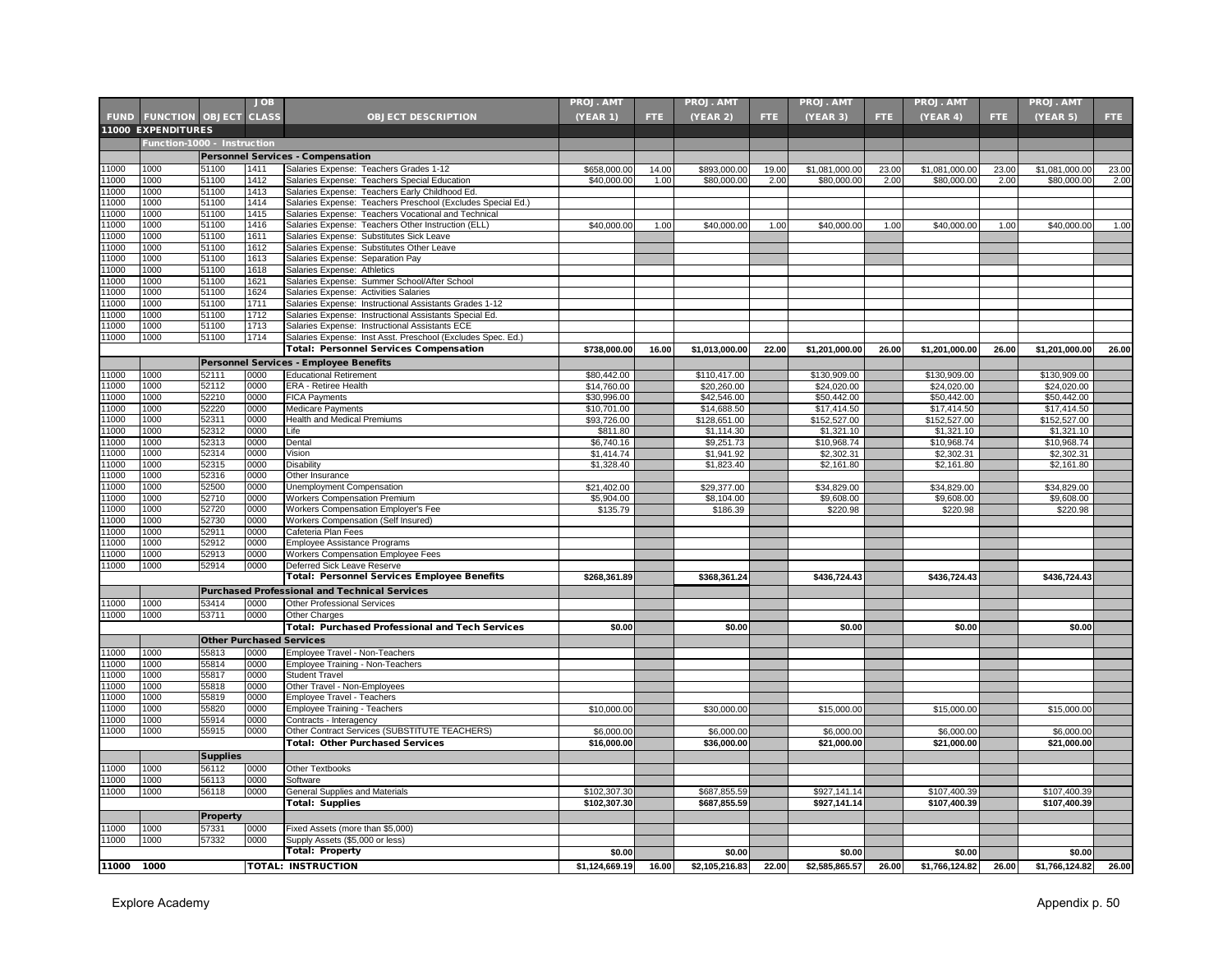|       |                                   |                                 | <b>JOB</b>   |                                                             | <b>PROJ. AMT</b>      |      | <b>PROJ. AMT</b> |      | <b>PROJ. AMT</b>        |      | <b>PROJ. AMT</b>        |      | <b>PROJ. AMT</b>        |      |
|-------|-----------------------------------|---------------------------------|--------------|-------------------------------------------------------------|-----------------------|------|------------------|------|-------------------------|------|-------------------------|------|-------------------------|------|
|       | <b>FUND FUNCTION OBJECT CLASS</b> |                                 |              | <b>OBJECT DESCRIPTION</b>                                   | (YEAR 1)              | FTE. | (YEAR 2)         | FTE. | (YEAR 3)                | FTE. | (YEAR 4)                | FTE. | (YEAR 5)                | FTE  |
|       | 11000 EXPENDITURES                |                                 |              |                                                             |                       |      |                  |      |                         |      |                         |      |                         |      |
|       |                                   |                                 |              |                                                             |                       |      |                  |      |                         |      |                         |      |                         |      |
|       |                                   |                                 |              | Function-2100 - Support Services - Students                 |                       |      |                  |      |                         |      |                         |      |                         |      |
|       |                                   |                                 |              | <b>Personnel Services - Compensation</b>                    |                       |      |                  |      |                         |      |                         |      |                         |      |
|       |                                   |                                 |              |                                                             |                       |      |                  |      |                         |      |                         |      |                         |      |
| 11000 | 2100                              | 51100                           | 1211         | Salaries Expense: Coordinator/Subject Matter Specialist     |                       |      |                  |      |                         |      |                         |      |                         |      |
| 11000 | 2100                              | 51100                           | 1214         | Salaries Expense: Guidance Counselors (COUNSELORS)          | \$50,000.00           | 1.00 | \$100,000.00     | 2.00 | \$100,000.00            | 2.00 | \$100,000.00            | 2.00 | \$100,000.00            | 2.00 |
| 11000 | 2100                              | 51100                           | 1215         | Salaries Expense: Registered Nurse                          |                       |      |                  |      |                         |      |                         |      |                         |      |
| 11000 | 2100                              | 51100                           | 1216         | Salaries Expense: Health Assistants                         |                       |      |                  |      |                         |      |                         |      |                         |      |
| 11000 | 2100                              | 51100                           | 1217         | Salaries Expense: Secretary, Clerical, Technical Assistants |                       |      |                  |      |                         |      |                         |      |                         |      |
| 11000 | 2100                              | 51100                           | 1218         | Salaries Expense: School/Student Support                    |                       |      |                  |      |                         |      |                         |      |                         |      |
| 11000 | 2100                              | 51100                           | 1311         | Salaries Expense: Diagnostician                             |                       |      |                  |      |                         |      |                         |      |                         |      |
| 11000 | 2100                              | 51100                           | 1312         | Salaries Expense: Speech Therapist                          |                       |      |                  |      |                         |      |                         |      |                         |      |
| 11000 | 2100                              | 51100                           | 1313         | Salaries Expense: Occupational Therapist                    |                       |      |                  |      |                         |      |                         |      |                         |      |
| 11000 | 2100                              | 51100                           | 1314         | Salaries Expense: Physical Therapist/Recreational Therapist |                       |      |                  |      |                         |      |                         |      |                         |      |
| 11000 | 2100                              | 51100                           | 1315         | Salaries Expense: Psychologist Counselors                   |                       |      |                  |      |                         |      |                         |      |                         |      |
| 11000 | 2100                              | 51100                           | 1316         | Salaries Expense: Audiologists                              |                       |      |                  |      |                         |      |                         |      |                         |      |
| 11000 | 2100                              | 51100                           | 1317         | Salaries Expense: Interpreters                              |                       |      |                  |      |                         |      |                         |      |                         |      |
| 11000 | 2100                              | 51100                           | 1318         | Salaries Expense: Specialists                               |                       |      |                  |      |                         |      |                         |      |                         |      |
| 11000 | 2100                              | 51100                           | 1319         | Salaries Expense: Special Ed. Assistants                    |                       |      |                  |      |                         |      |                         |      |                         |      |
| 11000 | 2100                              | 51100                           | 1511         | Salaries Expense: Data Processing                           |                       |      |                  |      |                         |      |                         |      |                         |      |
|       |                                   |                                 |              | Total: Personnel Services - Compensation                    | \$50,000.00           | 1.00 | \$100,000.00     | 2.00 | \$100,000.00            | 2.00 | \$100.000.00            | 2.00 | \$100.000.00            | 2.00 |
|       |                                   |                                 |              | <b>Personnel Services - Employee Benefits</b>               |                       |      |                  |      |                         |      |                         |      |                         |      |
| 11000 | 2100                              | 52111                           | 0000         | <b>Educational Retirement</b>                               | \$5,450.00            |      | \$10,900.00      |      | \$10,900.00             |      | \$10,900.00             |      | \$10,900.00             |      |
| 11000 | 2100                              | 52112                           | 0000         | ERA - Retiree Health                                        | \$1,000.00            |      | \$2,000.00       |      | \$2,000.00              |      | \$2,000.00              |      | \$2,000.00              |      |
| 11000 | 2100                              | 52210                           | 0000         | <b>FICA Payments</b>                                        | \$2,100.00            |      | \$4,200.00       |      | \$4,200.00              |      | \$4,200.00              |      | \$4,200.00              |      |
| 11000 | 2100                              | 52220                           | 0000         | <b>Medicare Payments</b>                                    | \$725.00              |      | \$1,450.00       |      | \$1,450.00              |      | \$1,450.00              |      | \$1,450.00              |      |
| 11000 | 2100                              | 52311                           | 0000         | <b>Health and Medical Premiums</b>                          |                       |      | \$12,700.00      |      |                         |      |                         |      |                         |      |
| 11000 | 2100                              | 52312                           | 0000         | Life                                                        | \$6,350.00<br>\$55.00 |      | \$110.00         |      | \$12,700.00<br>\$110.00 |      | \$12,700.00<br>\$110.00 |      | \$12,700.00<br>\$110.00 |      |
| 11000 | 2100                              | 52313                           | 0000         | Dental                                                      | \$456.65              |      | \$913.30         |      | \$913.30                |      | \$913.30                |      | \$913.30                |      |
| 11000 | 2100                              | 52314                           | 2000         |                                                             |                       |      | \$191.70         |      | \$191.70                |      | \$191.70                |      | \$191.70                |      |
| 11000 | 2100                              | 52315                           | 0000         | Vision<br>Disability                                        | \$95.85<br>\$90.00    |      |                  |      | \$180.00                |      | \$180.00                |      | \$180.00                |      |
| 11000 | 2100                              |                                 | 0000         | Other Insurance                                             |                       |      | \$180.00         |      |                         |      |                         |      |                         |      |
| 11000 | 2100                              | 52316<br>52500                  | 0000         | Unemployment Compensation                                   | \$1,450.00            |      | \$2.900.00       |      | \$2,900.0               |      | \$2.900.00              |      | \$2,900.00              |      |
| 11000 |                                   | 52710                           | 0000         |                                                             | \$400.00              |      | \$800.00         |      | \$800.00                |      | \$800.00                |      | \$800.00                |      |
| 11000 | 2100<br>2100                      | 52720                           | 0000         | Workers Compensation Premium                                | \$9.20                |      | \$18.40          |      | \$18.40                 |      | \$18.40                 |      | \$18.40                 |      |
| 11000 | 2100                              | 52730                           | 0000         | Workers Compensation Employer's Fee                         |                       |      |                  |      |                         |      |                         |      |                         |      |
| 11000 | 2100                              |                                 | 0000         | Workers Compensation (Self Insured)                         |                       |      |                  |      |                         |      |                         |      |                         |      |
| 11000 | 2100                              | 52911<br>52912                  |              | Cafeteria Plan Fees                                         |                       |      |                  |      |                         |      |                         |      |                         |      |
| 11000 |                                   |                                 | 0000<br>0000 | <b>Employee Assistance Programs</b>                         |                       |      |                  |      |                         |      |                         |      |                         |      |
|       | 2100                              | 52913                           |              | Workers Compensation Employee Fees                          |                       |      |                  |      |                         |      |                         |      |                         |      |
| 11000 | 2100                              | 52914                           | 0000         | Deferred Sick Leave Reserve                                 |                       |      |                  |      |                         |      |                         |      |                         |      |
|       |                                   |                                 |              | Total: Personnel Services - Employee Benefits               | \$18,181.70           |      | \$36,363.40      |      | \$36,363.40             |      | \$36.363.40             |      | \$36,363.40             |      |
|       |                                   |                                 |              | <b>Purchased Professional and Technical Services</b>        |                       |      |                  |      |                         |      |                         |      |                         |      |
| 11000 | 2100                              | 53211                           | 0000         | Diagnosticians - Contracted                                 |                       |      |                  |      |                         |      |                         |      |                         |      |
| 11000 | 2100                              | 53212                           | 0000         | Speech Therapists - Contracted                              |                       |      |                  |      |                         |      |                         |      |                         |      |
| 11000 | 2100                              | 53213                           | 0000         | Occupational Therapists - Contracted                        |                       |      |                  |      |                         |      |                         |      |                         |      |
| 11000 | 2100                              | 53214                           | 0000         | Physical/Recreational Therapists - Contracted               |                       |      |                  |      |                         |      |                         |      |                         |      |
| 11000 | 2100                              | 53215                           | 0000         | Psychologists/Counselors - Contracted                       |                       |      |                  |      |                         |      |                         |      |                         |      |
| 11000 | 2100                              | 53215                           | 0000         | Psychologists/Counselors - Contracted                       |                       |      |                  |      |                         |      |                         |      |                         |      |
| 11000 | 2100                              | 53216                           | 0000         | Audiologists - Contracted                                   |                       |      |                  |      |                         |      |                         |      |                         |      |
| 11000 | 2100                              | 53217                           | 0000         | Interpreters - Contracted                                   |                       |      |                  |      |                         |      |                         |      |                         |      |
| 11000 | 2100                              | 53218                           | 0000         | Specialists - Contracted                                    |                       |      |                  |      |                         |      |                         |      |                         |      |
| 11000 | 2100                              | 53219                           | 0000         | Special Ed Assistants (Non-Instructional) - Contracted      |                       |      |                  |      |                         |      |                         |      |                         |      |
| 11000 | 2100                              | 53414                           | 0000         | Other Professional Services (SLP, OT, PSYCH., DIAGNOST.)    | \$15,500.00           |      | \$20,700.00      |      | \$31,000.00             |      | \$31,000.00             |      | \$31,000.00             |      |
|       |                                   |                                 |              | <b>Total: Purchased Professional and Tech Services</b>      | \$15,500.00           |      | \$20,700.00      |      | \$31,000.00             |      | \$31,000.00             |      | \$31,000.00             |      |
|       |                                   |                                 |              | <b>Purchased Professional and Technical Services</b>        |                       |      |                  |      |                         |      |                         |      |                         |      |
| 11000 | 2100                              | 53414                           | 0000         | Other Professional Services                                 |                       |      |                  |      |                         |      |                         |      |                         |      |
| 11000 | 2100                              | 53711                           | 0000         | <b>Other Charges</b>                                        |                       |      |                  |      |                         |      |                         |      |                         |      |
|       |                                   |                                 |              | Total: Support Services - Students                          | \$0.00                |      | \$0.00           |      | \$0.00                  |      | \$0.00                  |      | \$0.00                  |      |
|       |                                   |                                 |              |                                                             |                       |      |                  |      |                         |      |                         |      |                         |      |
|       |                                   | <b>Other Purchased Services</b> |              |                                                             |                       |      |                  |      |                         |      |                         |      |                         |      |
| 11000 | 2100                              | 55200                           | 0000         | Property/Liability Insurance                                |                       |      |                  |      |                         |      |                         |      |                         |      |
| 11000 | 2100                              | 55813                           | 0000         | Employee Travel - Non-Teachers                              |                       |      |                  |      |                         |      |                         |      |                         |      |
| 11000 | 2100                              | 55814                           | 0000         | Employee Training - Non-Teachers                            |                       |      |                  |      |                         |      |                         |      |                         |      |
| 11000 | 2100                              | 55818                           | 0000         | Other Travel - Non-Employees                                |                       |      |                  |      |                         |      |                         |      |                         |      |
| 11000 | 2100                              | 55914                           | 0000         | Contracts - Interagency                                     |                       |      |                  |      |                         |      |                         |      |                         |      |
| 11000 | 2100                              | 55915                           | 0000         | <b>Other Contract Services</b>                              |                       |      |                  |      |                         |      |                         |      |                         |      |
|       |                                   |                                 |              | <b>Total: Other Purchased Services</b>                      | \$0.00                |      | \$0.00           |      | \$0.00                  |      | \$0.00                  |      | \$0.00                  |      |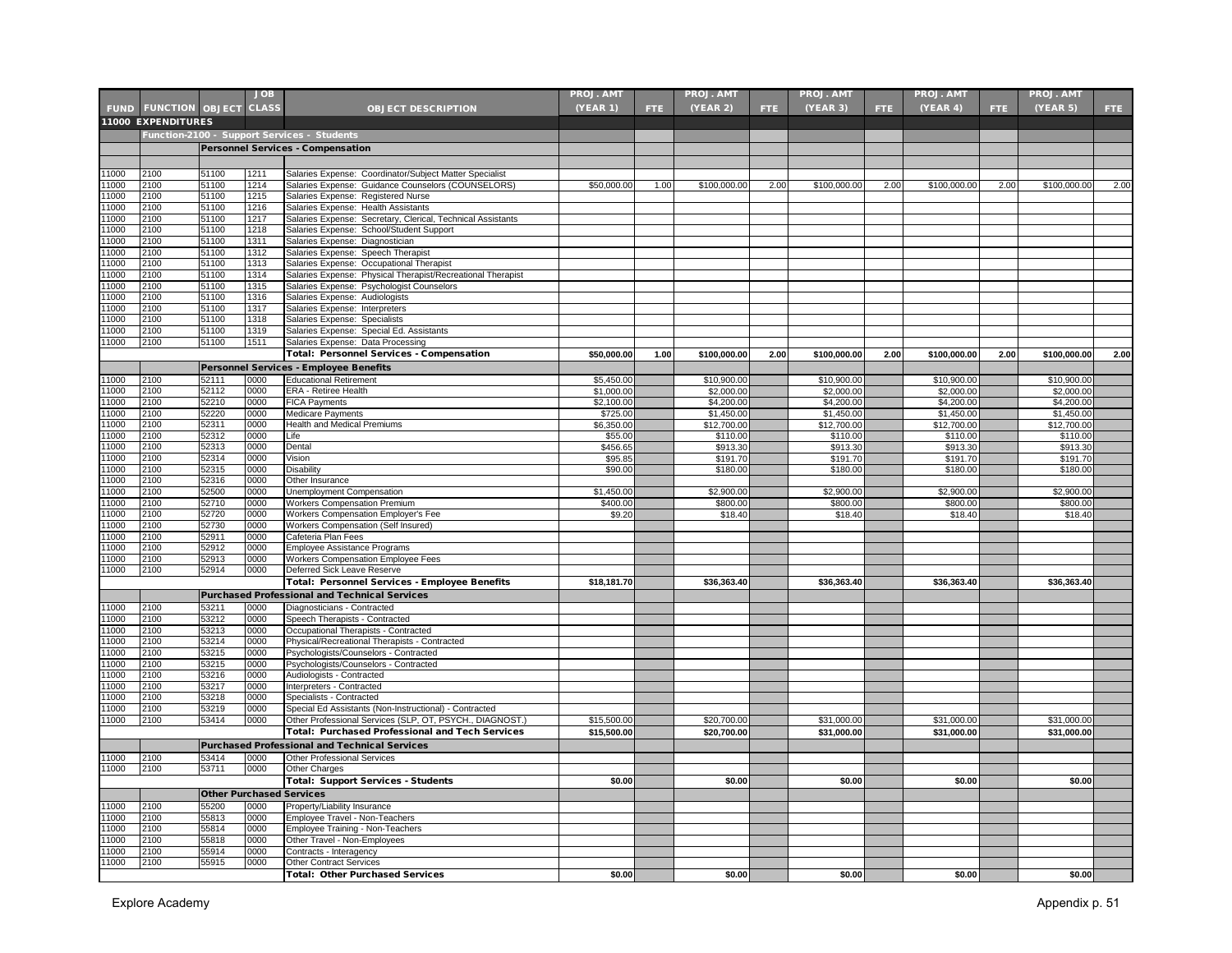|               |                             |                                 | <b>JOB</b>   |                                                                    | <b>PROJ. AMT</b> |      | <b>PROJ. AMT</b> |      | PROJ. AMT    |      | PROJ. AMT    |      | <b>PROJ. AMT</b> |      |
|---------------|-----------------------------|---------------------------------|--------------|--------------------------------------------------------------------|------------------|------|------------------|------|--------------|------|--------------|------|------------------|------|
|               | <b>FUND FUNCTION OBJECT</b> |                                 | <b>CLASS</b> | <b>OBJECT DESCRIPTION</b>                                          | (YEAR 1)         | FTE. | (YEAR 2)         | FTE. | (YEAR 3)     | FTE. | (YEAR 4)     | FTE. | (YEAR 5)         | FTE. |
|               | 11000 EXPENDITURES          |                                 |              |                                                                    |                  |      |                  |      |              |      |              |      |                  |      |
|               |                             | <b>Supplies</b>                 |              |                                                                    |                  |      |                  |      |              |      |              |      |                  |      |
| 1000          | 2100                        | 56113                           | 0000         | Software                                                           |                  |      |                  |      |              |      |              |      |                  |      |
| 11000         | 2100                        | 56118                           | 0000         | General Supplies and Materials                                     |                  |      |                  |      |              |      |              |      |                  |      |
|               |                             |                                 |              | <b>Total: Supplies</b>                                             | \$0.00           |      | \$0.00           |      | \$0.00       |      | \$0.00       |      | \$0.00           |      |
|               |                             | <b>Property</b>                 |              |                                                                    |                  |      |                  |      |              |      |              |      |                  |      |
| 1000          | 2100                        | 57331                           | 0000         | Fixed Assets (more than \$5,000)                                   |                  |      |                  |      |              |      |              |      |                  |      |
| 11000         | 2100                        | 57332                           | 0000         | Supply Assets (\$5,000 or less)                                    |                  |      |                  |      |              |      |              |      |                  |      |
|               |                             |                                 |              | <b>Total: Property</b>                                             | \$0.00           |      | \$0.00           |      | \$0.00       |      | \$0.00       |      | \$0.00           |      |
| 11000         | 2100                        |                                 |              | <b>TOTAL: SUPPORT SERVICES - STUDENTS</b>                          | \$83,681.70      | 1.00 | \$157,063.40     | 2.00 | \$167,363.40 | 2.00 | \$167,363.40 | 2.00 | \$167,363.40     | 2.00 |
|               |                             |                                 |              | Function-2200 - Support Services - Instruction                     |                  |      |                  |      |              |      |              |      |                  |      |
|               |                             |                                 |              | <b>Personnel Services - Compensation</b>                           |                  |      |                  |      |              |      |              |      |                  |      |
| 1000          | 2200                        | 51100                           | 1211         | Salaries Expense: Coordinator (DEAN OF STUDENTS)                   | \$40,000.00      | 1.00 | \$40,000.00      | 1.00 | \$40,000.00  | 1.00 | \$40,000.00  | 1.00 | \$40,000.00      | 1.00 |
| 11000         | 2200                        | 51100                           | 1212         | Salaries Expense: Library/Media Specialist                         |                  |      |                  |      |              |      |              |      |                  |      |
| 11000         | 2200                        | 51100                           | 1213         | Salaries Expense: Library/Media Assistants                         |                  |      |                  |      |              |      |              |      |                  |      |
| 1000          | 2200                        | 51100                           | 1217         | Salaries Expense: Secretary, Clerical, Technical Assistants        |                  |      |                  |      |              |      |              |      |                  |      |
| 11000         | 2200                        | 51100                           | 1511         | Salaries Expense: Data Processing                                  |                  |      |                  |      |              |      |              |      |                  |      |
|               |                             |                                 |              | <b>Total: Support Services - Instruction</b>                       | \$40,000.00      | 1.00 | \$40,000.00      | 1.00 | \$40,000.00  | 1.00 | \$40,000.00  | 1.00 | \$40,000.00      | 1.00 |
|               |                             |                                 |              | Personnel Services - Employee Benefits                             |                  |      |                  |      |              |      |              |      |                  |      |
| 1000          | 2200                        | 52111                           | 0000         | <b>Educational Retirement</b>                                      | \$4,360.00       |      | \$4,360.00       |      | \$4,360.00   |      | \$4,360.00   |      | \$4,360.00       |      |
| 11000         | 2200                        | 52112                           | 0000         | ERA - Retiree Health                                               | \$800.00         |      | \$800.00         |      | \$800.00     |      | \$800.00     |      | \$800.00         |      |
| 11000         | 2200                        | 52210                           | 0000         | <b>FICA Payments</b>                                               | \$1,680.00       |      | \$1,680.00       |      | \$1,680.00   |      | \$1,680.00   |      | \$1,680.00       |      |
| 11000         | 2200                        | 52220                           | 0000         | <b>Medicare Payments</b>                                           | \$580.00         |      | \$580.00         |      | \$580.00     |      | \$580.00     |      | \$580.00         |      |
| 11000         | 2200                        | 52311                           | 0000         | Health and Medical Premiums                                        | \$5,080.00       |      | \$5,080.00       |      | \$5,080.00   |      | \$5,080.00   |      | \$5,080.00       |      |
| 11000         | 2200                        | 52312                           | 0000         | Life                                                               | \$44.00          |      | \$44.00          |      | \$44.00      |      | \$44.00      |      | \$44.00          |      |
| 11000         | 2200                        | 52313                           | 0000         | Dental                                                             | \$365.32         |      | \$365.32         |      | \$365.32     |      | \$365.32     |      | \$365.32         |      |
| 1000          | 2200                        | 52314                           | 0000         | Vision                                                             | \$76.68          |      | \$76.68          |      | \$76.68      |      | \$76.68      |      | \$76.68          |      |
| 11000         | 2200                        | 52315                           | 0000         | Disability                                                         | \$72.00          |      | \$72.00          |      | \$72.00      |      | \$72.00      |      | \$72.00          |      |
| 11000         | 2200                        | 52316                           | 0000         | Other Insurance                                                    |                  |      |                  |      |              |      |              |      |                  |      |
| 11000         | 2200                        | 52500                           | 0000         | Unemployment Compensation                                          | \$1,160.00       |      | \$1,160.00       |      | \$1.160.00   |      | \$1,160.00   |      | \$1,160.00       |      |
| 11000         | 2200                        | 52710                           | 0000         | <b>Workers Compensation Premium</b>                                | \$320.00         |      | \$320.00         |      | \$320.00     |      | \$320.00     |      | \$320.00         |      |
| 11000         | 2200                        | 52720                           | 0000         | Workers Compensation Employer's Fee                                | \$7.36           |      | \$7.36           |      | \$7.36       |      | \$7.36       |      | \$7.36           |      |
| 11000<br>1000 | 2200<br>2200                | 52730                           | 0000<br>0000 | <b>Workers Compensation (Self Insured)</b>                         |                  |      |                  |      |              |      |              |      |                  |      |
| 1000          | 2200                        | 52911<br>52912                  | 0000         | Cafeteria Plan Fees                                                |                  |      |                  |      |              |      |              |      |                  |      |
| 1000          | 2200                        | 52913                           | 0000         | Employee Assistance Programs<br>Workers Compensation Employee Fees |                  |      |                  |      |              |      |              |      |                  |      |
| 11000         | 2200                        | 52914                           | 0000         | Deferred Sick Leave Reserve                                        |                  |      |                  |      |              |      |              |      |                  |      |
|               |                             |                                 |              | Total: Personnel Services - Employee Benefits                      | \$14,545.36      |      | \$14,545.36      |      | \$14,545.36  |      | \$14,545.36  |      | \$14,545.36      |      |
|               |                             |                                 |              | <b>Purchased Professional and Technical Services</b>               |                  |      |                  |      |              |      |              |      |                  |      |
| 1000          | 2200                        | 53414                           | 0000         | <b>Other Professional Services</b>                                 |                  |      |                  |      |              |      |              |      |                  |      |
| 11000         | 2200                        | 53711                           | 0000         | Other Charges                                                      |                  |      |                  |      |              |      |              |      |                  |      |
|               |                             |                                 |              | <b>Total: Purchased Professional and Tech Services</b>             | \$0.00           |      | \$0.00           |      | \$0.00       |      | \$0.00       |      | \$0.00           |      |
|               |                             | <b>Other Purchased Services</b> |              |                                                                    |                  |      |                  |      |              |      |              |      |                  |      |
| 1000          | 2200                        | 55813                           | 0000         | Employee Travel - Non-Teachers                                     |                  |      |                  |      |              |      |              |      |                  |      |
| 1000          | 2200                        | 55814                           | 0000         | Employee Training - Non-Teachers                                   |                  |      |                  |      |              |      |              |      |                  |      |
| 1000          | 2200                        | 55818                           | 0000         | Other Travel - Non-Employees                                       |                  |      |                  |      |              |      |              |      |                  |      |
| 11000         | 2200                        | 55914                           | 0000         | Contracts - Interagency                                            |                  |      |                  |      |              |      |              |      |                  |      |
| 11000         | 2200                        | 55915                           | 0000         | <b>Other Contract Services</b>                                     |                  |      |                  |      |              |      |              |      |                  |      |
|               |                             |                                 |              | <b>Total: Other Purchased Services</b>                             | \$0.00           |      | \$0.00           |      | \$0.00       |      | \$0.00       |      | \$0.00           |      |
|               |                             | <b>Supplies</b>                 |              |                                                                    |                  |      |                  |      |              |      |              |      |                  |      |
| 1000          | 2200                        | 56113                           | 0000         | Software                                                           |                  |      |                  |      |              |      |              |      |                  |      |
| 11000         | 2200                        | 56114                           | 0000         | Library And Audio-Visual                                           |                  |      |                  |      |              |      |              |      |                  |      |
| 1000          | 2200                        | 56118                           | 0000         | General Supplies and Materials                                     |                  |      |                  |      |              |      |              |      |                  |      |
|               |                             |                                 |              | <b>Total: Supplies</b>                                             | \$0.00           |      | \$0.00           |      | \$0.00       |      | \$0.00       |      | \$0.00           |      |
|               |                             | <b>Property</b>                 |              |                                                                    |                  |      |                  |      |              |      |              |      |                  |      |
| 11000         | 2200                        | 57331                           | 0000         | Fixed Assets (more than \$5,000)                                   |                  |      |                  |      |              |      |              |      |                  |      |
| 11000         | 2200                        | 57332                           | 0000         | Supply Assets (\$5,000 or less)                                    |                  |      |                  |      |              |      |              |      |                  |      |
|               |                             |                                 |              | <b>Total: Property</b>                                             | \$0.00           |      | \$0.00           |      | \$0.00       |      | \$0.00       |      | \$0.00           |      |
|               |                             |                                 |              |                                                                    |                  |      |                  |      |              |      |              |      |                  |      |
| 11000 2200    |                             |                                 |              | <b>TOTAL: SUPPORT SERVICES - INSTRUCTION</b>                       | \$54,545.36      | 1.00 | \$54,545.36      | 1.00 | \$54,545.36  | 1.00 | \$54.545.36  | 1.00 | \$54.545.36      | 1.00 |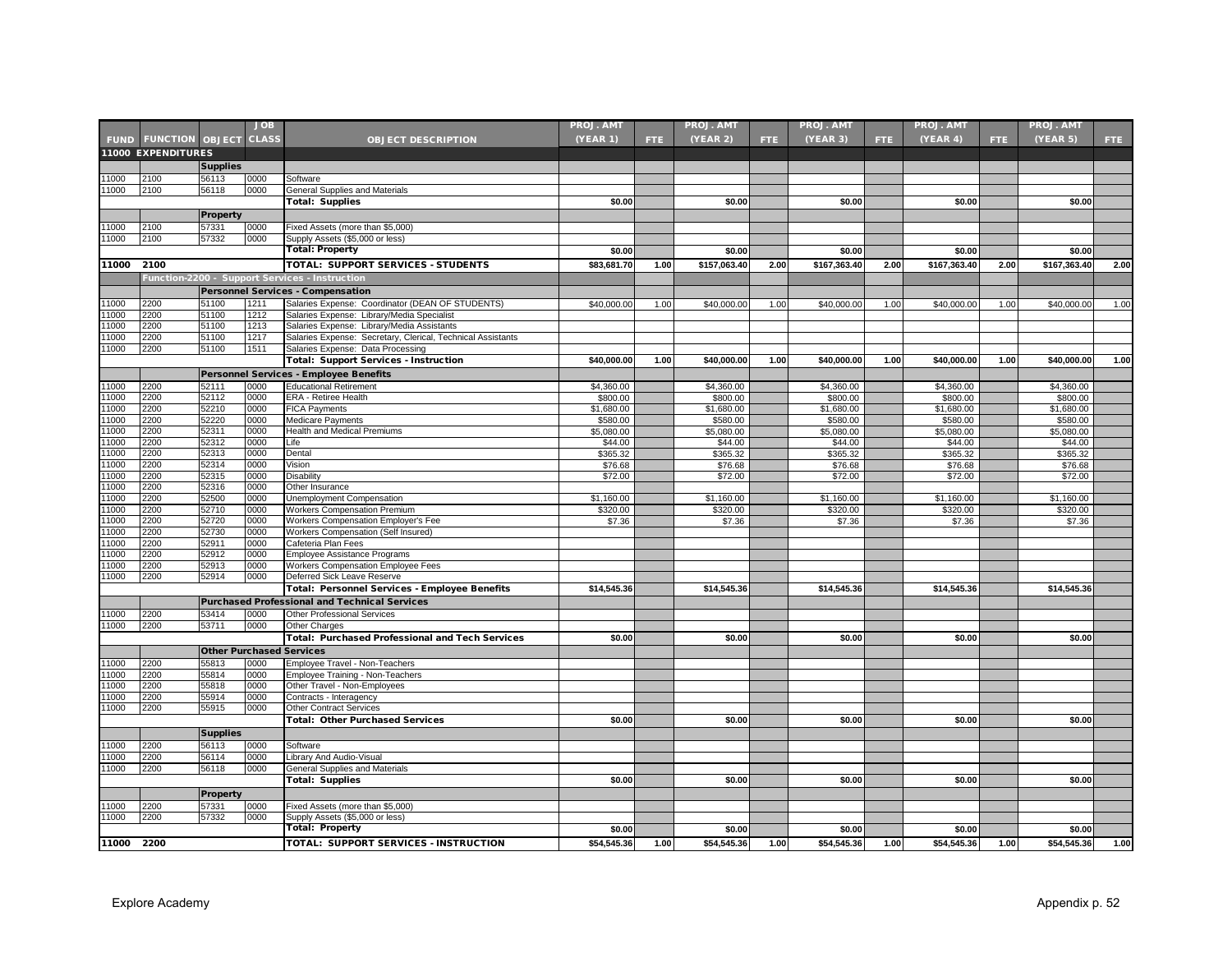|                |                                        |                                 | <b>JOB</b>   |                                                                                                    | <b>PROJ. AMT</b> |      | <b>PROJ. AMT</b> |      | <b>PROJ. AMT</b> |            | <b>PROJ. AMT</b> |      | <b>PROJ. AMT</b> |      |
|----------------|----------------------------------------|---------------------------------|--------------|----------------------------------------------------------------------------------------------------|------------------|------|------------------|------|------------------|------------|------------------|------|------------------|------|
|                | <b>FUND FUNCTION OBJECT</b>            |                                 | <b>CLASS</b> | <b>OBJECT DESCRIPTION</b>                                                                          | (YEAR 1)         | FTE. | (YEAR 2)         | FTE. | (YEAR 3)         | <b>FTE</b> | (YEAR 4)         | FTE. | (YEAR 5)         | FTE. |
|                | 11000 EXPENDITURES                     |                                 |              |                                                                                                    |                  |      |                  |      |                  |            |                  |      |                  |      |
|                |                                        |                                 |              |                                                                                                    |                  |      |                  |      |                  |            |                  |      |                  |      |
|                | Function-2300 - General Administration |                                 |              |                                                                                                    |                  |      |                  |      |                  |            |                  |      |                  |      |
|                |                                        |                                 |              | <b>Personnel Services - Compensation</b>                                                           |                  |      |                  |      |                  |            |                  |      |                  |      |
| 11000<br>11000 | 2300                                   | 51100<br>51100                  | 1113         | Salaries Expense: Admin. Associates                                                                |                  |      |                  |      |                  |            |                  |      |                  |      |
| 11000          | 2300<br>2300                           | 51100                           | 1114<br>1217 | Salaries Expense: Admin. Assistants<br>Salaries Expense: Secretary, Clerical, Technical Assistants |                  |      |                  |      |                  |            |                  |      |                  |      |
| 11000          | 2300                                   | 51100                           | 1511         | Salaries Expense: Data Processing                                                                  |                  |      |                  |      |                  |            |                  |      |                  |      |
|                |                                        |                                 |              | Total: Personnel Services - Compensation                                                           | \$0.00           | 0.00 | \$0.00           | 0.00 | \$0.00           | 0.00       | \$0.00           | 0.00 | \$0.00           | 0.00 |
|                |                                        |                                 |              | <b>Personnel Services - Employee Benefits</b>                                                      |                  |      |                  |      |                  |            |                  |      |                  |      |
| 11000          | 2300                                   | 52111                           | 0000         | <b>Educational Retirement</b>                                                                      |                  |      |                  |      |                  |            |                  |      |                  |      |
| 11000          | 2300                                   | 52112                           | 0000         | ERA - Retiree Health                                                                               |                  |      |                  |      |                  |            |                  |      |                  |      |
| 11000          | 2300                                   | 52210                           | 0000         | <b>FICA Payments</b>                                                                               |                  |      |                  |      |                  |            |                  |      |                  |      |
| 11000          | 2300                                   | 52220                           | 0000         | Medicare Payments                                                                                  |                  |      |                  |      |                  |            |                  |      |                  |      |
| 11000          | 2300                                   | 52311                           | 0000         | <b>Health and Medical Premiums</b>                                                                 |                  |      |                  |      |                  |            |                  |      |                  |      |
| 11000          | 2300                                   | 52312                           | 0000         | Life                                                                                               |                  |      |                  |      |                  |            |                  |      |                  |      |
| 11000          | 2300                                   | 52313                           | 0000         | Dental                                                                                             |                  |      |                  |      |                  |            |                  |      |                  |      |
| 11000          | 2300                                   | 52314                           | 0000         | Vision                                                                                             |                  |      |                  |      |                  |            |                  |      |                  |      |
| 11000          | 2300                                   | 52315                           | 0000         | Disability                                                                                         |                  |      |                  |      |                  |            |                  |      |                  |      |
| 11000          | 2300                                   | 52316                           | 0000         | Other Insurance                                                                                    |                  |      |                  |      |                  |            |                  |      |                  |      |
| 11000          | 2300                                   | 52500                           | 0000         | Unemployment Compensation                                                                          |                  |      |                  |      |                  |            |                  |      |                  |      |
| 11000          | 2300                                   | 52710                           | 0000         | <b>Workers Compensation Premium</b>                                                                |                  |      |                  |      |                  |            |                  |      |                  |      |
| 11000          | 2300                                   | 52720                           | 0000         | Workers Compensation Employer's Fee                                                                |                  |      |                  |      |                  |            |                  |      |                  |      |
| 11000<br>11000 | 2300<br>2300                           | 52730<br>52911                  | 0000<br>0000 | Workers Compensation (Self Insured)<br>Cafeteria Plan Fees                                         |                  |      |                  |      |                  |            |                  |      |                  |      |
| 11000          | 2300                                   | 52912                           | 0000         | Employee Assistance Programs                                                                       |                  |      |                  |      |                  |            |                  |      |                  |      |
| 11000          | 2300                                   | 52913                           | 0000         | Workers Compensation Employee Fees                                                                 |                  |      |                  |      |                  |            |                  |      |                  |      |
| 11000          | 2300                                   | 52914                           | 0000         | Deferred Sick Leave Reserve                                                                        |                  |      |                  |      |                  |            |                  |      |                  |      |
|                |                                        |                                 |              | Total: Personnel Services - Employee Benefits                                                      | \$0.00           |      | \$0.00           |      | \$0.00           |            | \$0.00           |      | \$0.00           |      |
|                |                                        |                                 |              | <b>Purchased Professional and Technical Services</b>                                               |                  |      |                  |      |                  |            |                  |      |                  |      |
| 11000          | 2300                                   | 53411                           | 0000         | Auditing                                                                                           | \$12,000.00      |      | \$12,000.00      |      | \$12,000.00      |            | \$12,000.00      |      | \$12,000.00      |      |
| 11000          | 2300                                   | 53412                           | 0000         | <b>Bond/Board Elections</b>                                                                        |                  |      |                  |      |                  |            |                  |      |                  |      |
| 11000          | 2300                                   | 53413                           | 0000         | Legal                                                                                              | \$10,000.00      |      | \$10,000.00      |      | \$10,000.00      |            | \$10,000.00      |      | \$10,000.00      |      |
| 1000           | 2300                                   | 53414                           | 0000         | Other Professional Services                                                                        |                  |      |                  |      |                  |            |                  |      |                  |      |
| 11000          | 2300                                   | 53711                           | 0000         | Other Charges                                                                                      |                  |      |                  |      |                  |            |                  |      |                  |      |
|                |                                        |                                 |              | <b>Total: Purchased Professional and Tech Services</b>                                             | \$22,000.00      |      | \$22,000.00      |      | \$22,000.00      |            | \$22,000.00      |      | \$22,000.00      |      |
|                |                                        | <b>Other Purchased Services</b> |              |                                                                                                    |                  |      |                  |      |                  |            |                  |      |                  |      |
| 11000          | 2300                                   | 55400                           | 0000         | Advertising                                                                                        |                  |      |                  |      |                  |            |                  |      |                  |      |
| 11000          | 2300                                   | 55811                           | 0000         | <b>Board Travel</b>                                                                                |                  |      |                  |      |                  |            |                  |      |                  |      |
| 11000          | 2300                                   | 55812                           | 0000         | <b>Board Training</b>                                                                              | \$2,000.00       |      | \$2,000.00       |      | \$2,000.00       |            | \$2,000.00       |      | \$2,000.00       |      |
| 11000          | 2300                                   | 55813                           | 0000         | Employee Travel - Non-Teachers                                                                     |                  |      |                  |      |                  |            |                  |      |                  |      |
| 11000          | 2300                                   | 55814                           | 0000         | Employee Training - Non-Teachers                                                                   |                  |      |                  |      |                  |            |                  |      |                  |      |
| 11000          | 2300                                   | 55818                           | 0000         | Other Travel - Non-Employees                                                                       |                  |      |                  |      |                  |            |                  |      |                  |      |
| 1000           | 2300                                   | 55914                           | 0000         | Contracts - Interagency                                                                            |                  |      |                  |      |                  |            |                  |      |                  |      |
| 11000          | 2300                                   | 55915                           | 0000         | Other Contract Services                                                                            |                  |      |                  |      |                  |            |                  |      |                  |      |
|                |                                        |                                 |              | <b>Total: Other Purchased Services</b>                                                             | \$2,000.00       |      | \$2,000.00       |      | \$2,000.00       |            | \$2,000.00       |      | \$2,000.00       |      |
|                |                                        | <b>Supplies</b>                 |              |                                                                                                    |                  |      |                  |      |                  |            |                  |      |                  |      |
| 11000          | 2300                                   | 56113                           | 0000         | Software                                                                                           |                  |      |                  |      |                  |            |                  |      |                  |      |
| 11000          | 2300                                   | 56115                           | 0000         | <b>Board Expenses</b>                                                                              |                  |      |                  |      |                  |            |                  |      |                  |      |
| 11000          | 2300                                   | 56118                           | 0000         | General Supplies and Materials                                                                     |                  |      |                  |      |                  |            |                  |      |                  |      |
|                |                                        |                                 |              | <b>Total: Supplies</b>                                                                             | \$0.00           |      | \$0.00           |      | \$0.00           |            | \$0.00           |      | \$0.00           |      |
|                |                                        | <b>Property</b>                 |              |                                                                                                    |                  |      |                  |      |                  |            |                  |      |                  |      |
| 11000          | 2300                                   | 57331                           | 0000         | Fixed Assets (more than \$5,000)                                                                   |                  |      |                  |      |                  |            |                  |      |                  |      |
| 11000          | 2300                                   | 57332                           | 0000         | Supply Assets (\$5,000 or less)                                                                    |                  |      |                  |      |                  |            |                  |      |                  |      |
|                |                                        |                                 |              | Total: Property                                                                                    | \$0.00           |      | \$0.00           |      | \$0.00           |            | \$0.00           |      | \$0.00           |      |
| 11000          | 2300                                   |                                 |              | <b>TOTAL: GENERAL ADMINISTRATION</b>                                                               | \$24,000.00      | 0.00 | \$24,000.00      | 0.00 | \$24,000.00      | 0.00       | \$24,000.00      | 0.00 | \$24,000.00      | 0.00 |
|                | Function-2400 - School Administration  |                                 |              |                                                                                                    |                  |      |                  |      |                  |            |                  |      |                  |      |
|                |                                        |                                 |              | Personnel Services - Compensation                                                                  |                  |      |                  |      |                  |            |                  |      |                  |      |
| 11000          | 2400                                   | 51100                           | 1112         | Salaries Expense: Principal                                                                        | \$80,000.00      | 1.00 | \$80,000.00      | 1.00 | \$80,000.00      | 1.00       | \$80,000,00      | 1.00 | \$80,000.00      | 1.00 |
| 11000          | 2400                                   | 51100                           | 1211         | Salaries Expense: Coordinator (ACADEMIC DIRECTOR)                                                  | \$70,000.00      | 1.00 | \$70,000.00      | 1.00 | \$70,000.00      | 1.00       | \$70,000.00      | 1.00 | \$70,000.00      | 1.00 |
| 11000          | 2400                                   | 51100                           | 1217         | Salaries Expense: Secretary, Clerical (ADMIN EXECUTIVE)                                            | \$40,000.00      | 1.00 | \$40,000.00      | 1.00 | \$40,000.00      | 1.00       | \$40,000.00      | 1.00 | \$40,000.00      | 1.00 |
| 11000          | 2400                                   | 51100                           | 1511         | Salaries Expense: Data Processing                                                                  |                  |      |                  |      |                  |            |                  |      |                  |      |
|                |                                        |                                 |              | Total: Personnel Services - Compensation                                                           | \$190,000.00     | 3.00 | \$190,000.00     | 3.00 | \$190,000.00     | 3.00       | \$190,000.00     | 3.00 | \$190,000.00     | 3.00 |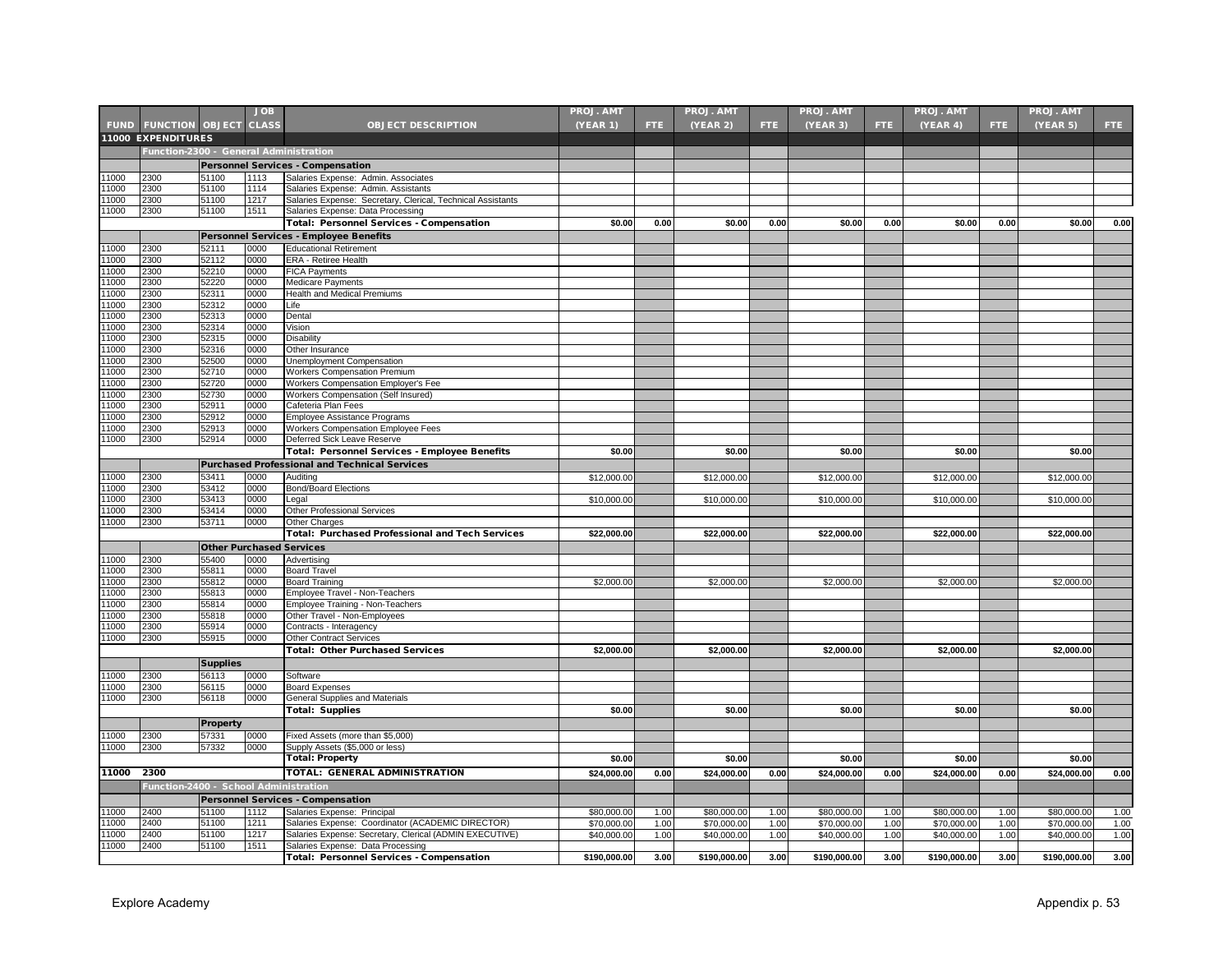|                |                                  |                          | <b>JOB</b>   |                                                                            | <b>PROJ. AMT</b>         |      | <b>PROJ. AMT</b>         |      | <b>PROJ. AMT</b>         |      | <b>PROJ. AMT</b>         |      | <b>PROJ. AMT</b>            |      |
|----------------|----------------------------------|--------------------------|--------------|----------------------------------------------------------------------------|--------------------------|------|--------------------------|------|--------------------------|------|--------------------------|------|-----------------------------|------|
| <b>FUND</b>    | <b>FUNCTION OBJECT</b>           |                          | <b>CLASS</b> | <b>OBJECT DESCRIPTION</b>                                                  | (YEAR 1)                 | FTE. | <b>(YEAR 2)</b>          | FTE. | (YEAR 3)                 | FTE. | (YEAR 4)                 | FTE. | (YEAR 5)                    | FTE. |
|                | <b>11000 EXPENDITURES</b>        |                          |              |                                                                            |                          |      |                          |      |                          |      |                          |      |                             |      |
|                |                                  |                          |              | Personnel Services - Employee Benefits                                     |                          |      |                          |      |                          |      |                          |      |                             |      |
| 1000           | 2400                             | 52111                    | 0000         | <b>Educational Retirement</b>                                              | \$20,710.00              |      | \$20,710.00              |      | \$20,710.00              |      | \$20,710.00              |      | \$20,710.00                 |      |
| 1000           | 2400                             | 52112                    | 0000         | ERA - Retiree Health                                                       | \$3,800.00               |      | \$3,800.00               |      | \$3,800.00               |      | \$3,800.00               |      | \$3,800.00                  |      |
| 1000           | 2400                             | 52210                    | 0000         | <b>FICA Payments</b>                                                       | \$7,980.00               |      | \$7,980.00               |      | \$7,980.00               |      | \$7,980.00               |      | \$7,980.00                  |      |
| 1000           | 2400<br>2400                     | 52220                    | 0000<br>0000 | Medicare Payments                                                          | \$2,755.00               |      | \$2,755.00               |      | \$2,755.00               |      | \$2,755.00               |      | \$2,755.00                  |      |
| 11000<br>11000 | 2400                             | 52311<br>52312           | 0000         | Health and Medical Premiums<br>Life                                        | \$24,130.00<br>\$209.00  |      | \$24,130.00<br>\$209.00  |      | \$24,130.00<br>\$209.00  |      | \$24,130.00<br>\$209.00  |      | \$24,130.00<br>\$209.00     |      |
| 1000           | 2400                             | 52313                    | 0000         | Dental                                                                     | \$1,735.27               |      | \$1,735.27               |      | \$1,735.27               |      | \$1,735.27               |      | \$1,735.27                  |      |
| 1000           | 2400                             | 52314                    | 0000         | Vision                                                                     | \$364.23                 |      | \$364.23                 |      | \$364.23                 |      | \$364.23                 |      | \$364.23                    |      |
| 11000          | 2400                             | 52315                    | 0000         | Disability                                                                 | \$342.00                 |      | \$342.00                 |      | \$342.00                 |      | \$342.00                 |      | \$342.00                    |      |
| 11000          | 2400                             | 52316                    | 0000         | Other Insurance                                                            |                          |      |                          |      |                          |      |                          |      |                             |      |
| 11000          | 2400                             | 52500                    | 0000         | Unemployment Compensation                                                  | \$5,510.00               |      | \$5,510.00               |      | \$5,510.00               |      | \$5,510.00               |      | \$5,510.00                  |      |
| 1000           | 2400                             | 52710                    | 0000         | Workers Compensation Premium                                               | \$1,520.00               |      | \$1,520.00               |      | \$1,520.00               |      | \$1,520.00               |      | \$1,520.00                  |      |
| 1000<br>1000   | 2400<br>2400                     | 52720<br>52730           | 0000<br>0000 | Workers Compensation Employer's Fee<br>Workers Compensation (Self Insured) | \$34.96                  |      | \$34.96                  |      | \$34.96                  |      | \$34.96                  |      | \$34.96                     |      |
| 11000          | 2400                             | 52911                    | 0000         | Cafeteria Plan Fees                                                        |                          |      |                          |      |                          |      |                          |      |                             |      |
| 1000           | 2400                             | 52912                    | 0000         | Employee Assistance Programs                                               |                          |      |                          |      |                          |      |                          |      |                             |      |
| 1000           | 2400                             | 52913                    | 0000         | Workers Compensation Employee Fees                                         |                          |      |                          |      |                          |      |                          |      |                             |      |
| 1000           | 2400                             | 52914                    | 0000         | Deferred Sick Leave Reserve                                                |                          |      |                          |      |                          |      |                          |      |                             |      |
|                |                                  |                          |              | Total: Personnel Services - Employee Benefits                              | \$69,090.46              |      | \$69,090.46              |      | \$69,090.46              |      | \$69,090.46              |      | \$69,090.46                 |      |
|                |                                  |                          |              | <b>Purchased Professional and Technical Services</b>                       |                          |      |                          |      |                          |      |                          |      |                             |      |
| 1000           | 2400                             | 53414                    | 0000         | Other Professional Services                                                |                          |      |                          |      |                          |      |                          |      |                             |      |
| 1000           | 2400                             | 53711                    | 0000         | Other Charges                                                              |                          |      |                          |      |                          |      |                          |      |                             |      |
|                |                                  |                          |              |                                                                            |                          |      |                          |      |                          |      |                          |      |                             |      |
|                |                                  |                          |              | <b>Total: Purchased Professional and Technical Services</b>                | \$0.00                   |      | \$0.00                   |      | \$0.00                   |      | \$0.00                   |      | \$0.00                      |      |
|                |                                  |                          |              | <b>Other Purchased Services</b>                                            |                          |      |                          |      |                          |      |                          |      |                             |      |
| 11000          | 2400                             | 55813                    | 0000         | Employee Travel - Non-Teachers                                             |                          |      |                          |      |                          |      |                          |      |                             |      |
| 1000           | 2400                             | 55814                    | 0000         | Employee Training - Non-Teachers                                           |                          |      |                          |      |                          |      |                          |      |                             |      |
| 1000           | 2400                             | 55914                    | 0000         | Contracts - Interagency                                                    |                          |      |                          |      |                          |      |                          |      |                             |      |
| 1000           | 2400                             | 55915                    | 0000         | <b>Other Contract Services</b><br><b>Total: Other Purchased Services</b>   | \$0.00                   |      | \$0.00                   |      | \$0.00                   |      | \$0.00                   |      | \$0.00                      |      |
|                |                                  |                          |              |                                                                            |                          |      |                          |      |                          |      |                          |      |                             |      |
| 1000           | 2400                             | <b>Supplies</b><br>56113 | 0000         | Software                                                                   | \$10,000,00              |      | \$5,000.00               |      | \$5,000.00               |      | \$5,000.00               |      | \$5,000.00                  |      |
| 11000          | 2400                             | 56118                    | 0000         | <b>General Supplies and Materials</b>                                      | \$10,000.00              |      | \$10,000.00              |      | \$10,000.00              |      | \$10,000.00              |      | \$10,000.00                 |      |
|                |                                  |                          |              | Total: Supplies                                                            | \$20,000.00              |      | \$15,000.00              |      | \$15,000.00              |      | \$15,000.00              |      | \$15,000.00                 |      |
|                |                                  | <b>Property</b>          |              |                                                                            |                          |      |                          |      |                          |      |                          |      |                             |      |
| 1000           | 2400                             | 57331                    | 0000         | Fixed Assets (more than \$5,000)                                           |                          |      |                          |      |                          |      |                          |      |                             |      |
| 1000           | 2400                             | 57332                    | 0000         | Supply Assets (\$5,000 or less)                                            |                          |      |                          |      |                          |      |                          |      |                             |      |
|                |                                  |                          |              | <b>Total: Property</b>                                                     | \$0.00                   |      | \$0.00                   |      | \$0.00                   |      | \$0.00                   |      | \$0.00                      |      |
| 11000          | 2400                             |                          |              | TOTAL: SCHOOL ADMINISTRATION                                               | \$279,090.46             | 3.00 | \$274,090.46             | 3.00 | \$274,090.46             | 3.00 | \$274,090.46             | 3.00 | \$274,090.46                | 3.00 |
|                | Function-2500 - Central Services |                          |              |                                                                            |                          |      |                          |      |                          |      |                          |      |                             |      |
|                |                                  |                          |              | <b>Personnel Services - Compensation</b>                                   |                          |      |                          |      |                          |      |                          |      |                             |      |
| 1000           | 2500                             | 51100                    | 1113         | Salaries Expense: Administrative Associates                                |                          |      |                          |      |                          |      |                          |      |                             |      |
| 11000          | 2500                             | 51100                    | 1114         | Salaries Expense: Administrative Assistants                                |                          |      |                          |      |                          |      |                          |      |                             |      |
| 1000           | 2500                             | 51100                    | 1115         | Salaries Expense: Assoc. Supt.-Fin./Business Manager                       | \$55,000.00              |      | \$55,000.00              |      | \$55,000.00              |      | \$55,000.00              |      | \$55,000.00                 |      |
| 1000           | 2500                             | 51100                    | 1217         | Salaries Expense: Secretary, Clerical, Technical Assistants                |                          |      |                          |      |                          |      |                          |      |                             |      |
| 1000           | 2500                             | 51100                    | 1220         | Salaries Expense: Business Office Support                                  |                          |      |                          |      |                          |      |                          |      |                             |      |
| 1000           | 2500                             | 51100                    | 1511         | Salaries Expense: Data Processing (INFORMATION TECH)                       | \$50,000.00              | 1.00 | \$50,000.00              | 1.00 | \$50,000.00              | 1.00 | \$50,000.00              | 1.00 | \$50,000.00                 | 1.00 |
|                |                                  |                          |              | Total: Personnel Services - Compensation                                   | \$105,000.00             | 1.00 | \$105,000.00             | 1.00 | \$105,000.00             | 1.00 | \$105,000.00             | 1.00 | \$105,000.00                | 1.00 |
|                |                                  |                          | 0000         | Personnel Services - Employee Benefits                                     |                          |      |                          |      |                          |      |                          |      |                             |      |
| 1000<br>1000   | 2500<br>2500                     | 52111<br>52112           | 0000         | <b>Educational Retirement</b><br>ERA - Retiree Health                      | \$6,540.00<br>\$1,200.00 |      | \$6,540.00<br>\$1,200.00 |      | \$6,540.00<br>\$1,200.00 |      | \$6,540.00<br>\$1,200.00 |      | \$6,540.00<br>\$1,200.00    |      |
| 1000           | 2500                             | 52210                    | 0000         | <b>FICA Payments</b>                                                       | \$2,520.00               |      | \$2,520.00               |      | \$2,520.00               |      | \$2,520.00               |      | \$2,520.00                  |      |
| 11000          | 2500                             | 52220                    | 0000         | Medicare Payments                                                          | \$870.00                 |      | \$870.00                 |      | \$870.00                 |      | \$870.00                 |      | \$870.00                    |      |
| 11000          | 2500                             | 52311                    | 0000         | <b>Health and Medical Premiums</b>                                         | \$7,620.00               |      | \$7,620.00               |      | \$7,620.00               |      | \$7,620.00               |      | \$7,620.00                  |      |
| 11000          | 2500                             | 52312                    | 0000         | Life                                                                       | \$66.00                  |      | \$66.00                  |      | \$66.00                  |      | \$66.00                  |      | \$66.00                     |      |
| 11000          | 2500                             | 52313                    | 0000         | Dental                                                                     | \$547.98                 |      | \$547.98                 |      | \$547.98                 |      | \$547.98                 |      | \$547.98                    |      |
| 11000          | 2500                             | 52314                    | 0000         | Vision                                                                     | \$115.02                 |      | \$115.02                 |      | \$115.02                 |      | \$115.02                 |      | \$115.02                    |      |
| 11000          | 2500                             | 52315                    | 0000         | <b>Disability</b>                                                          | \$108.00                 |      | \$108.00                 |      | \$108.00                 |      | \$108.00                 |      | \$108.00                    |      |
| 11000          | 2500                             | 52316                    | 0000         | Other Insurance                                                            |                          |      |                          |      |                          |      |                          |      |                             |      |
| 11000<br>1000  | 2500<br>2500                     | 52500<br>52710           | 0000<br>0000 | Unemployment Compensation<br>Workers Compensation Premium                  | \$1,740.00<br>\$480.00   |      | \$1,740.00<br>\$480.00   |      | \$1,740.00<br>\$480.00   |      | \$1,740.00<br>\$480.00   |      | \$1,740.00<br>\$480.00      |      |
| 11000          | 2500                             | 52720                    | 0000         | Workers Compensation Employer's Fee                                        | \$11.04                  |      | \$11.04                  |      | \$11.04                  |      | \$11.04                  |      | \$11.04                     |      |
| 11000          | 2500                             | 52730                    | 0000         | Workers Compensation (Self Insured)                                        |                          |      |                          |      |                          |      |                          |      |                             |      |
| 11000          | 2500                             | 52911                    | 0000         | Cafeteria Plan Fees                                                        |                          |      |                          |      |                          |      |                          |      |                             |      |
| 1000           | 2500                             | 52912                    | 0000         | <b>Employee Assistance Programs</b>                                        |                          |      |                          |      |                          |      |                          |      |                             |      |
| 1000           | 2500                             | 52913                    | 0000         | Workers Compensation Employee Fees                                         |                          |      |                          |      |                          |      |                          |      |                             |      |
| 11000          | 2500                             | 52914                    | 0000         | Deferred Sick Leave Reserve                                                |                          |      |                          |      |                          |      |                          |      |                             |      |
|                | <b>Explore Academy</b>           |                          |              | Total: Personnel Services - Employee Benefits                              | \$21,818.04              |      | \$21,818.04              |      | \$21,818.04              |      | \$21,818.04              |      | Appendix <sup>4</sup> p. 54 |      |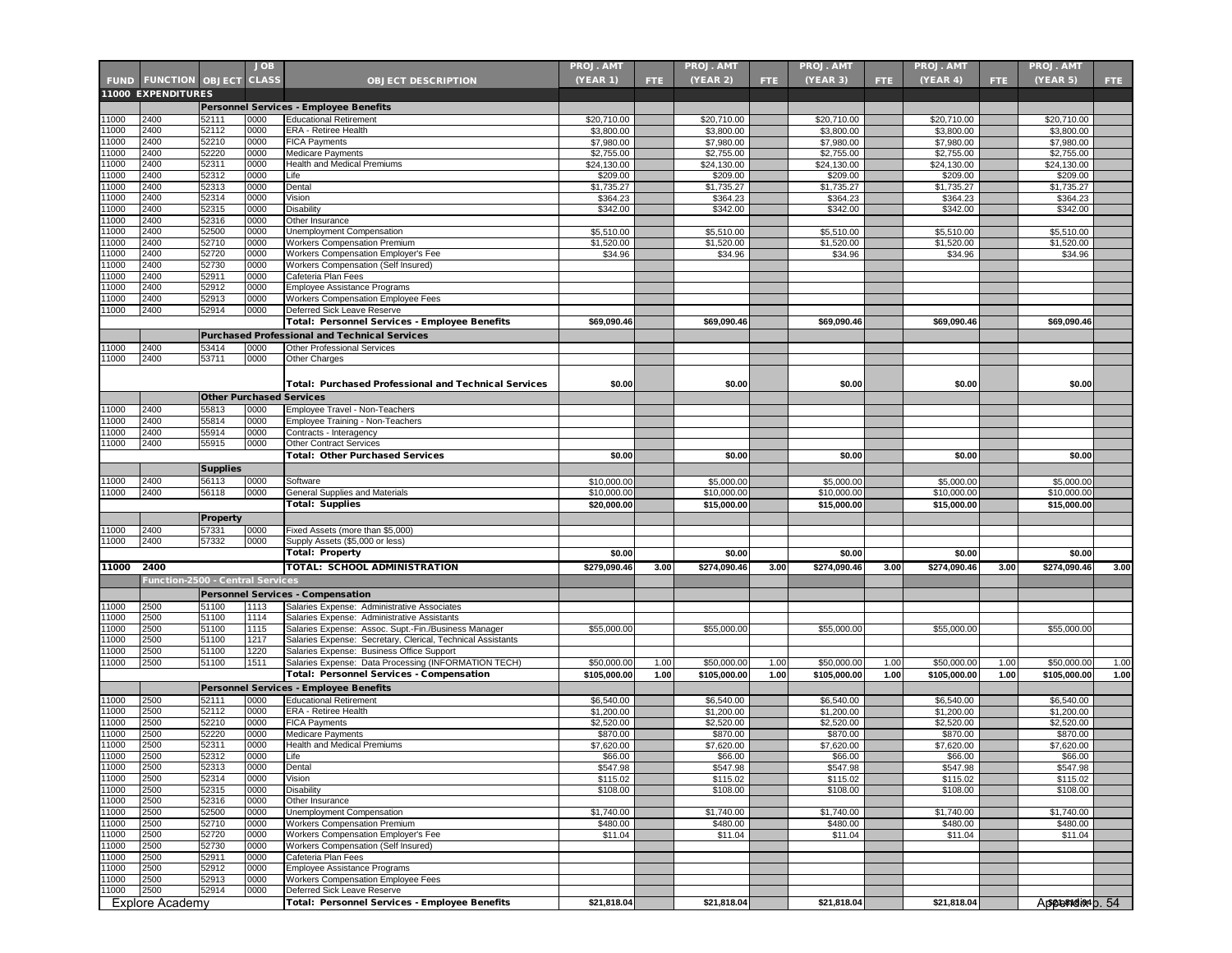|                |                           |                                 | <b>JOB</b>   |                                                                                            | <b>PROJ. AMT</b> |      | <b>PROJ. AMT</b> |      | <b>PROJ. AMT</b> |      | <b>PROJ. AMT</b> |      | <b>PROJ. AMT</b>        |      |
|----------------|---------------------------|---------------------------------|--------------|--------------------------------------------------------------------------------------------|------------------|------|------------------|------|------------------|------|------------------|------|-------------------------|------|
| <b>FUND</b>    | <b>FUNCTION OBJECT</b>    |                                 | <b>CLASS</b> | <b>OBJECT DESCRIPTION</b>                                                                  | <b>(YEAR 1)</b>  | FTE. | <b>(YEAR 2)</b>  | FTE. | (YEAR 3)         | FTE. | (YEAR 4)         | FTE. | <b>(YEAR 5)</b>         | FTE. |
|                | <b>11000 EXPENDITURES</b> |                                 |              |                                                                                            |                  |      |                  |      |                  |      |                  |      |                         |      |
|                |                           |                                 |              | <b>Purchased Professional and Technical Services</b>                                       |                  |      |                  |      |                  |      |                  |      |                         |      |
| 1000           | 2500                      | 53414                           | 0000         | Other Professional Services (STARS REPORTING)                                              | \$5,000.00       |      | \$5,000.00       |      | \$5,000.00       |      | \$5,000.00       |      | \$5,000.00              |      |
| 1000           | 2500                      | 53711                           | 0000         | Other Charges                                                                              |                  |      |                  |      |                  |      |                  |      |                         |      |
|                |                           |                                 |              |                                                                                            |                  |      |                  |      |                  |      |                  |      |                         |      |
|                |                           |                                 |              | <b>Total: Purchased Professional and Technical Services</b>                                | \$5,000.00       |      | \$5,000.00       |      | \$5,000.00       |      | \$5,000.00       |      | \$5,000.00              |      |
|                |                           | <b>Other Purchased Services</b> |              |                                                                                            |                  |      |                  |      |                  |      |                  |      |                         |      |
| 1000           | 2500                      | 55400                           | 0000         | Advertising                                                                                |                  |      |                  |      |                  |      |                  |      |                         |      |
| 1000           | 2500                      | 55813                           | 0000         | Employee Travel - Non-Teachers                                                             |                  |      |                  |      |                  |      |                  |      |                         |      |
| 1000           | 2500                      | 55814                           | 0000         | Employee Training - Non-Teachers                                                           |                  |      |                  |      |                  |      |                  |      |                         |      |
| 1000           | 2500                      | 55914                           | 0000         | Contracts - Interagency                                                                    |                  |      |                  |      |                  |      |                  |      |                         |      |
| 1000           | 2500                      | 55915                           | 0000         | <b>Other Contract Services</b>                                                             |                  |      |                  |      |                  |      |                  |      |                         |      |
|                |                           |                                 |              | <b>Total: Other Purchased Services</b>                                                     | \$0.00           |      | \$0.00           |      | \$0.00           |      | \$0.00           |      | \$0.00                  |      |
|                |                           | <b>Supplies</b>                 |              |                                                                                            |                  |      |                  |      |                  |      |                  |      |                         |      |
| 1000           | 2500                      | 56113                           | 0000         | Software                                                                                   | \$10,000.00      |      | \$5,000.00       |      | \$5,000.00       |      | \$5,000.00       |      | \$5,000.00              |      |
| 1000           | 2500                      | 56118                           | 0000         | General Supplies and Materials                                                             |                  |      |                  |      |                  |      |                  |      |                         |      |
|                |                           |                                 |              | <b>Total: Supplies</b>                                                                     | \$10,000.00      |      | \$5,000.00       |      | \$5,000.00       |      | \$5,000.00       |      | \$5,000.00              |      |
|                |                           | Property                        |              |                                                                                            |                  |      |                  |      |                  |      |                  |      |                         |      |
| 1000           | 2500                      | 57331                           | 0000         | Fixed Assets (more than \$5,000)                                                           |                  |      |                  |      |                  |      |                  |      |                         |      |
| 1000           | 2500                      | 57332                           | 0000         | Supply Assets (\$5,000 or less)                                                            |                  |      |                  |      |                  |      |                  |      |                         |      |
|                |                           |                                 |              | <b>Total: Property</b>                                                                     | \$0.00           |      | \$0.00           |      | \$0.00           |      | \$0.00           |      | \$0.00                  |      |
| 11000          | 2500                      |                                 |              | <b>TOTAL: CENTRAL SERVICES</b>                                                             | \$141,818.04     | 1.00 | \$136,818.04     | 1.00 | \$136,818.04     | 1.00 | \$136,818.04     | 1.00 | \$136,818.04            | 1.00 |
|                |                           |                                 |              | Function-2600 - Operation and Maintenance of Plant                                         |                  |      |                  |      |                  |      |                  |      |                         |      |
|                |                           |                                 |              |                                                                                            |                  |      |                  |      |                  |      |                  |      |                         |      |
|                | 2600                      | 51100                           | 1113         | <b>Personnel Services - Compensation</b>                                                   |                  |      |                  |      |                  |      |                  |      |                         |      |
| 1000<br>1000   | 2600                      | 51100                           | 1114         | Salaries Expense: Administrative Associates<br>Salaries Expense: Administrative Assistants | \$0.00           |      | \$0.00           |      | \$0.00           |      | \$0.00           |      | \$0.00                  |      |
| 1000           | 2600                      | 51100                           | 1217         | Salaries Expense: Secretary, Clerical, Technical Assistants                                |                  |      |                  |      |                  |      |                  |      |                         |      |
| 1000           | 2600                      | 51100                           | 1219         | Salaries Expense: Duty Personnel                                                           |                  |      |                  |      |                  |      |                  |      |                         |      |
| 1000           | 2600                      | 51100                           | 1614         | Salaries Expense: Maintenance                                                              |                  |      |                  |      |                  |      |                  |      |                         |      |
| 1000           | 2600                      | 51100                           | 1615         | Salaries Expense: Custodial                                                                |                  |      |                  |      |                  |      |                  |      |                         |      |
| 1000           | 2600                      | 51100                           | 1623         | Salaries Expense: Crosswalk Guards                                                         |                  |      |                  |      |                  |      |                  |      |                         |      |
|                |                           |                                 |              | Total: Personnel Services - Compensation                                                   | \$0.00           | 0.00 | \$0.00           | 0.00 | \$0.00           | 0.00 | \$0.00           | 0.00 | \$0.00                  | 0.00 |
|                |                           |                                 |              | <b>Personnel Services - Employee Benefits</b>                                              |                  |      |                  |      |                  |      |                  |      |                         |      |
| 1000           | 2600                      | 52111                           | 0000         | <b>Educational Retirement</b>                                                              |                  |      |                  |      |                  |      |                  |      |                         |      |
| 1000           | 2600                      | 52112                           | 0000         | ERA - Retiree Health                                                                       |                  |      |                  |      |                  |      |                  |      |                         |      |
| 1000           | 2600                      | 52210                           | 0000         | <b>FICA Payments</b>                                                                       |                  |      |                  |      |                  |      |                  |      |                         |      |
| 1000           | 2600                      | 52220                           | 0000         | Medicare Payments                                                                          |                  |      |                  |      |                  |      |                  |      |                         |      |
| 1000           | 2600                      | 52311                           | 0000         | Health and Medical Premiums                                                                |                  |      |                  |      |                  |      |                  |      |                         |      |
| 1000           | 2600                      | 52312                           | 0000         | Life                                                                                       |                  |      |                  |      |                  |      |                  |      |                         |      |
| 1000           | 2600                      | 52313                           | 0000         | Dental                                                                                     |                  |      |                  |      |                  |      |                  |      |                         |      |
| 1000           | 2600                      | 52314                           | 0000         | Vision                                                                                     |                  |      |                  |      |                  |      |                  |      |                         |      |
| 1000           | 2600                      | 52315                           | 0000         | <b>Disability</b>                                                                          |                  |      |                  |      |                  |      |                  |      |                         |      |
| 1000<br>1000   | 2600<br>2600              | 52316<br>52500                  | 0000         | Other Insurance                                                                            |                  |      |                  |      |                  |      |                  |      |                         |      |
| 1000           | 2600                      | 52710                           | 0000<br>0000 | Unemployment Compensation<br>Workers Compensation Premium                                  |                  |      |                  |      |                  |      |                  |      |                         |      |
| 1000           | 2600                      | 52720                           | 0000         | Workers Compensation Employer's Fee                                                        |                  |      |                  |      |                  |      |                  |      |                         |      |
| 1000           | 2600                      | 52730                           | 0000         | Workers Compensation (Self Insured)                                                        |                  |      |                  |      |                  |      |                  |      |                         |      |
| 1000           | 2600                      | 52911                           | 0000         | Cafeteria Plan Fees                                                                        |                  |      |                  |      |                  |      |                  |      |                         |      |
| 1000           | 2600                      | 52912                           | 0000         | Employee Assistance Programs                                                               |                  |      |                  |      |                  |      |                  |      |                         |      |
| 1000           | 2600                      | 52913                           | 0000         | Workers Compensation Employee Fees                                                         |                  |      |                  |      |                  |      |                  |      |                         |      |
| 1000           | 2600                      | 52914                           | 0000         | Deferred Sick Leave Reserve                                                                |                  |      |                  |      |                  |      |                  |      |                         |      |
|                |                           |                                 |              | <b>Total: Personnel Services - Employee Benefits</b>                                       | \$0.00           |      | \$0.00           |      | \$0.00           |      | \$0.00           |      | \$0.00                  |      |
|                |                           |                                 |              | <b>Purchased Professional and Technical Services</b>                                       |                  |      |                  |      |                  |      |                  |      |                         |      |
| 11000          | 2600                      | 53711                           | 0000         | Other Charges                                                                              |                  |      |                  |      |                  |      |                  |      |                         |      |
|                |                           |                                 |              | <b>Total: Purchased Professional and Tech Services</b>                                     | \$0.00           |      | \$0.00           |      | \$0.00           |      | \$0.00           |      | \$0.00                  |      |
|                |                           |                                 |              | <b>Purchased Property Services</b>                                                         |                  |      |                  |      |                  |      |                  |      |                         |      |
| 11000          | 2600                      | 54311                           | 0000         | Maintenance & Repair - Furniture/Fixtures/Equipment                                        | \$1,000.00       |      | \$2,000.00       |      | \$2,000.00       |      | \$2,000.00       |      | \$2,000.00              |      |
| 11000          | 2600                      | 54312                           | 0000         | Maintenance & Repair - Buildings and Grounds                                               | \$12,000.00      |      | \$12,000.00      |      | \$12,000.00      |      | \$12,000.00      |      | \$12,000.00             |      |
| 11000          | 2600                      | 54313                           | 0000         | Maintenance & Repair - Vehicles                                                            |                  |      |                  |      |                  |      |                  |      |                         |      |
| 11000          | 2600                      | 54411                           | 0000         | Electricity                                                                                | \$10,000.00      |      | \$15,000.00      |      | \$20,000.00      |      | \$20,000.00      |      | \$20,000.00             |      |
| 11000          | 2600                      | 54412                           | 0000         | Natural Gas (Buildings)                                                                    | \$5,000.00       |      | \$7,000.00       |      | \$10,000.00      |      | \$10,000.00      |      | \$10,000.00             |      |
| 11000          | 2600                      | 54413                           | 0000         | Propane/Butane (Buildings)                                                                 |                  |      |                  |      |                  |      |                  |      |                         |      |
| 11000          | 2600                      | 54414                           | 0000         | Other Energy (Buildings)                                                                   |                  |      |                  |      |                  |      |                  |      |                         |      |
| 11000          | 2600                      | 54415                           | 0000         | Water/Sewage                                                                               | \$1,500.00       |      | \$3,000.00       |      | \$5,000.00       |      | \$5,000.00       |      | \$5,000.00              |      |
| 11000          | 2600                      | 54416                           | 0000         | <b>Communication Services</b>                                                              | \$8,000.00       |      | \$8,000.00       |      | \$8,000.00       |      | \$8,000.00       |      | \$8,000.00              |      |
| 11000<br>11000 | 2600<br>2600              | 54610<br>54620                  | 0000         | Rental - Land and Buildings<br>Rental - Equipment and Vehicles                             | \$65,000.00      |      | \$137,000.00     |      | \$121,500.00     |      | \$34,000.00      |      | \$34,000.00             |      |
| 11000          | 2600                      | 54630                           | 0000<br>0000 | Rental - Computers and Related Equipment                                                   |                  |      |                  |      |                  |      |                  |      |                         |      |
|                |                           |                                 |              | <b>Total: Purchased Property Services</b>                                                  | \$102,500.00     |      | \$184,000.00     |      | \$178,500.00     |      | \$91,000.00      |      |                         |      |
|                | Explore Academy           |                                 |              |                                                                                            |                  |      |                  |      |                  |      |                  |      | <u>An 1994, An 1994</u> |      |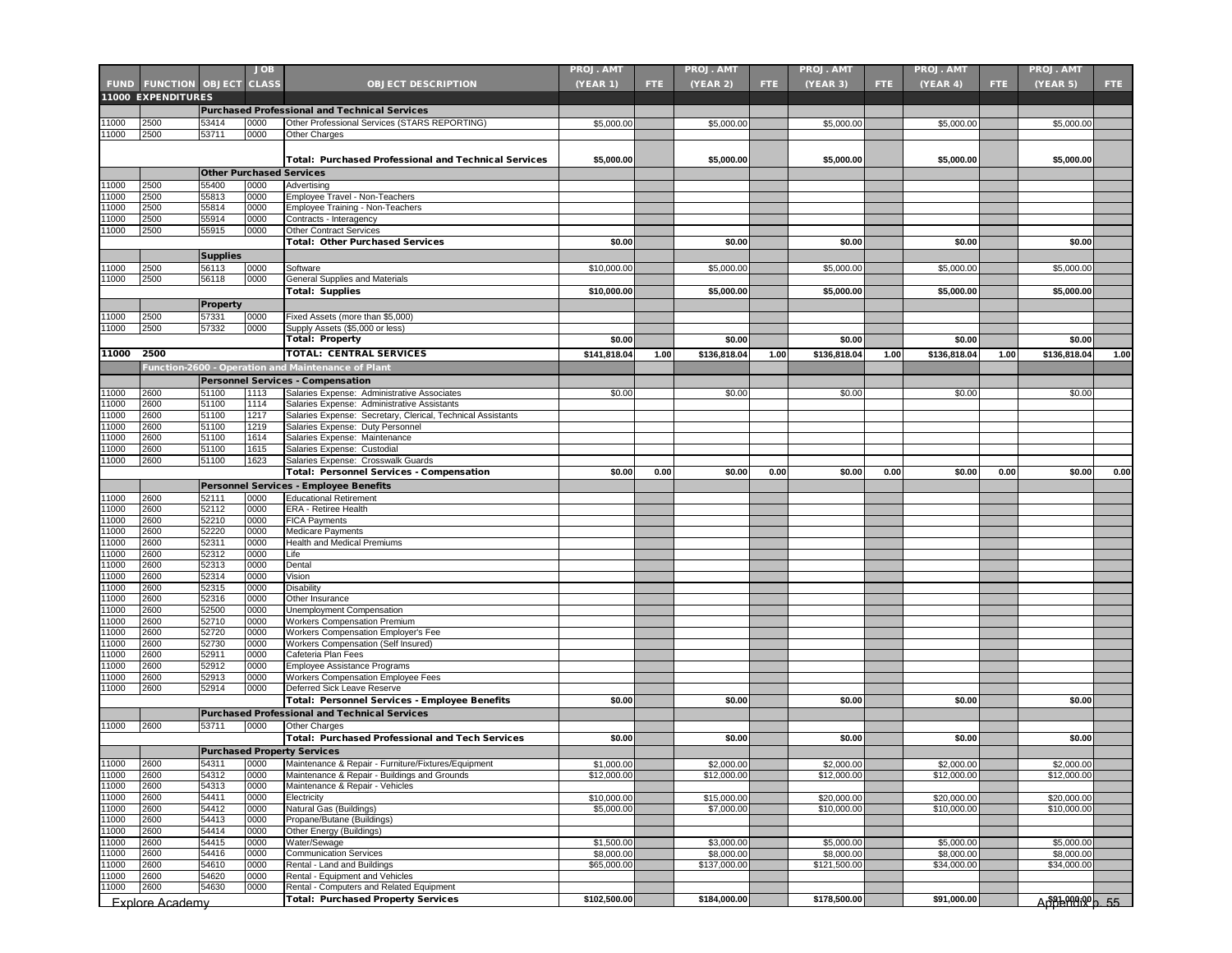|                |                                        |                                 | JOB          |                                                                        | <b>PROJ. AMT</b>         |      | <b>PROJ. AMT</b>         |            | <b>PROJ. AMT</b>         |      | <b>PROJ. AMT</b>         |      | <b>PROJ. AMT</b>         |      |
|----------------|----------------------------------------|---------------------------------|--------------|------------------------------------------------------------------------|--------------------------|------|--------------------------|------------|--------------------------|------|--------------------------|------|--------------------------|------|
|                | <b>FUND FUNCTION OBJECT</b>            |                                 | <b>CLASS</b> | <b>OBJECT DESCRIPTION</b>                                              | (YEAR 1)                 | FTE. | (YEAR 2)                 | <b>FTE</b> | (YEAR 3)                 | FTE. | (YEAR 4)                 | FTE. | <b>(YEAR 5)</b>          | FTE. |
|                | <b>11000 EXPENDITURES</b>              |                                 |              |                                                                        |                          |      |                          |            |                          |      |                          |      |                          |      |
|                |                                        | <b>Other Purchased Services</b> |              |                                                                        |                          |      |                          |            |                          |      |                          |      |                          |      |
| 1000           | 2600                                   | 55200                           | 0000         | Property/Liability Insurance                                           | \$15,000.00              |      | \$20,000.00              |            | \$25,000.00              |      | \$25,000.00              |      | \$25,000.00              |      |
| 11000          | 2600                                   | 55813                           | 0000         | Employee Travel - Non-Teachers                                         |                          |      |                          |            |                          |      |                          |      |                          |      |
| 11000          | 2600                                   | 55814                           | 0000         | Employee Training - Non-Teachers                                       |                          |      |                          |            |                          |      |                          |      |                          |      |
| 11000          | 2600                                   | 55914                           | 0000         | Contracts - Interagency                                                |                          |      |                          |            |                          |      |                          |      |                          |      |
| 1000           | 2600                                   | 55915                           | 0000         | Other Contract Services (CUSTODIAL)                                    | \$8,000.00               |      | \$8,000.00               |            | \$8,000.00               |      | \$8,000.00               |      | \$8,000.00               |      |
|                |                                        |                                 |              | <b>Total: Other Purchased Services</b>                                 | \$23,000.00              |      | \$28.000.00              |            | \$33,000.00              |      | \$33.000.00              |      | \$33.000.00              |      |
|                |                                        | <b>Supplies</b>                 |              |                                                                        |                          |      |                          |            |                          |      |                          |      |                          |      |
| 11000          | 2600                                   | 56113                           | 0000         | Software                                                               |                          |      |                          |            |                          |      |                          |      |                          |      |
| 11000          | 2600                                   | 56118                           | 0000         | General Supplies and Materials                                         |                          |      |                          |            |                          |      |                          |      |                          |      |
| 11000          | 2600                                   | 56210                           | 0000         | Natural Gas (Vehicles)                                                 |                          |      |                          |            |                          |      |                          |      |                          |      |
| 1000           | 2600                                   | 56211                           | 0000         | Gasoline                                                               |                          |      |                          |            |                          |      |                          |      |                          |      |
| 11000          | 2600                                   | 56212                           | 0000         | Diesel Fuel                                                            |                          |      |                          |            |                          |      |                          |      |                          |      |
| 11000          | 2600                                   | 56213                           | 0000         | Propane (Vehicles)                                                     |                          |      |                          |            |                          |      |                          |      |                          |      |
| 11000          | 2600                                   | 56214                           | 0000         | Lubricants/Anti-Freeze                                                 |                          |      |                          |            |                          |      |                          |      |                          |      |
| 1000           | 2600                                   | 56215                           | 0000         | Tires/Tubes                                                            |                          |      |                          |            |                          |      |                          |      |                          |      |
| 11000          | 2600                                   | 56216                           | 0000         | Maintenance Supplies/Parts                                             | \$0.00                   |      | \$0.00                   |            | \$0.00                   |      | \$0.00                   |      | \$0.00                   |      |
|                |                                        |                                 |              | <b>Total: Supplies</b>                                                 |                          |      |                          |            |                          |      |                          |      |                          |      |
|                |                                        | <b>Property</b>                 |              |                                                                        |                          |      |                          |            |                          |      |                          |      |                          |      |
| 1000           | 2600                                   | 57331                           | 0000         | Fixed Assets (more than \$5,000)                                       |                          |      |                          |            |                          |      |                          |      |                          |      |
| 11000          | 2600                                   | 57332                           | 0000         | Supply Assets (\$5,000 or less)                                        |                          |      |                          |            |                          |      |                          |      |                          |      |
|                |                                        |                                 |              | <b>Total: Property</b>                                                 | \$0.00                   |      | \$0.00                   |            | \$0.00                   |      | \$0.00                   |      | \$0.00                   |      |
| 11000          | 2600                                   |                                 |              | TOTAL: OPERATION AND MAINTENANCE OF PLANT                              | \$125,500.00             | 0.00 | \$212,000.00             | 0.00       | \$211,500.00             | 0.00 | \$124,000.00             | 0.00 | \$124,000.00             | 0.00 |
|                | Function-2700 - Student Transportation |                                 |              |                                                                        |                          |      |                          |            |                          |      |                          |      |                          |      |
|                |                                        |                                 |              | <b>Personnel Services - Compensation</b>                               |                          |      |                          |            |                          |      |                          |      |                          |      |
| 11000          | 2700                                   | 51100                           | 1113         | Salaries Expense: Administrative Associates                            |                          |      |                          |            |                          |      |                          |      |                          |      |
| 1000           | 2700                                   | 51100                           | 1114         | Salaries Expense: Administrative Assistants                            |                          |      |                          |            |                          |      |                          |      |                          |      |
| 1000           | 2700                                   | 51100                           | 1217         | Salaries Expense: Secretary, Clerical, Technical Assistants            |                          |      |                          |            |                          |      |                          |      |                          |      |
| 11000          | 2700                                   | 51100                           | 1319         | Salaries Expense: Special Ed. Assistants                               |                          |      |                          |            |                          |      |                          |      |                          |      |
|                |                                        |                                 |              | Total: Personnel Services - Compensation                               | \$0.00                   | 0.00 | \$0.00                   | 0.00       | \$0.00                   | 0.00 | \$0.00                   | 0.00 | \$0.00                   | 0.00 |
|                |                                        |                                 |              | <b>Personnel Services - Employee Benefits</b>                          |                          |      |                          |            |                          |      |                          |      |                          |      |
| 1000           | 2700                                   | 52111                           | 0000         | <b>Educational Retirement</b>                                          |                          |      |                          |            |                          |      |                          |      |                          |      |
| 1000           | 2700                                   | 52112                           | 0000         | ERA - Retiree Health                                                   |                          |      |                          |            |                          |      |                          |      |                          |      |
| 11000          | 2700                                   | 52210                           | 0000         | <b>FICA Payments</b>                                                   |                          |      |                          |            |                          |      |                          |      |                          |      |
| 11000          | 2700                                   | 52220                           | 0000         | Medicare Payments                                                      |                          |      |                          |            |                          |      |                          |      |                          |      |
| 11000          | 2700                                   | 52311                           | 0000         | <b>Health and Medical Premiums</b>                                     |                          |      |                          |            |                          |      |                          |      |                          |      |
| 1000           | 2700                                   | 52312                           | 0000         | Life                                                                   |                          |      |                          |            |                          |      |                          |      |                          |      |
| 11000          | 2700                                   | 52313                           | 0000         | Dental                                                                 |                          |      |                          |            |                          |      |                          |      |                          |      |
| 11000          | 2700                                   | 52314                           | 0000         | Vision                                                                 |                          |      |                          |            |                          |      |                          |      |                          |      |
| 11000<br>11000 | 2700<br>2700                           | 52315                           | 0000<br>0000 | Disability                                                             |                          |      |                          |            |                          |      |                          |      |                          |      |
| 1000           | 2700                                   | 52316<br>52500                  | 0000         | Other Insurance                                                        |                          |      |                          |            |                          |      |                          |      |                          |      |
| 11000          | 2700                                   | 52710                           | 0000         | Unemployment Compensation<br><b>Workers Compensation Premium</b>       |                          |      |                          |            |                          |      |                          |      |                          |      |
| 1000           | 2700                                   | 52720                           | 0000         | Workers Compensation Employer's Fee                                    |                          |      |                          |            |                          |      |                          |      |                          |      |
| 11000          | 2700                                   | 52730                           | 0000         | Workers Compensation (Self Insured)                                    |                          |      |                          |            |                          |      |                          |      |                          |      |
| 1000           | 2700                                   | 52911                           | 0000         | Cafeteria Plan Fees                                                    |                          |      |                          |            |                          |      |                          |      |                          |      |
| 1000           | 2700                                   | 52912                           | 0000         | Employee Assistance Programs                                           |                          |      |                          |            |                          |      |                          |      |                          |      |
| 11000          | 2700                                   | 52913                           | 0000         | <b>Workers Compensation Employee Fees</b>                              |                          |      |                          |            |                          |      |                          |      |                          |      |
| 11000          | 2700                                   | 52914                           | 0000         | Deferred Sick Leave Reserve                                            |                          |      |                          |            |                          |      |                          |      |                          |      |
|                |                                        |                                 |              | <b>Total: Personnel Services - Employee Benefits</b>                   | \$0.00                   |      | \$0.00                   |            | \$0.00                   |      | \$0.00                   |      | \$0.00                   |      |
|                |                                        |                                 |              | <b>Purchased Professional and Technical Services</b>                   |                          |      |                          |            |                          |      |                          |      |                          |      |
| 11000          | 2700                                   | 53711                           | 0000         | Other Charges                                                          |                          |      |                          |            |                          |      |                          |      |                          |      |
|                |                                        |                                 |              |                                                                        |                          |      |                          |            |                          |      |                          |      |                          |      |
|                |                                        |                                 |              | <b>Total: Purchased Professional and Technical Services</b>            | \$0.00                   |      | \$0.00                   |            | \$0.00                   |      | \$0.00                   |      | \$0.00                   |      |
|                |                                        |                                 |              |                                                                        |                          |      |                          |            |                          |      |                          |      |                          |      |
|                |                                        |                                 |              | <b>Purchased Property Services</b>                                     |                          |      |                          |            |                          |      |                          |      |                          |      |
| 11000<br>1000  | 2700<br>2700                           | 55111                           | 0000<br>0000 | Transportation Per-Capita Feeders<br><b>Transportation Contractors</b> |                          |      |                          |            |                          |      |                          |      |                          |      |
|                |                                        | 55112                           |              | <b>Total: Purchased Property Services</b>                              | \$3,392.00<br>\$3,392.00 |      | \$4,088.00<br>\$4,088.00 |            | \$4,088.00<br>\$4,088.00 |      | \$4,088.00<br>\$4,088.00 |      | \$4,088.00<br>\$4,088.00 |      |
|                | 2700                                   |                                 |              |                                                                        |                          |      |                          |            |                          |      |                          |      |                          |      |
| 11000          |                                        |                                 |              | TOTAL: STUDENT TRANSPORTATION                                          | \$3,392.00               | 0.00 | \$4,088.00               | 0.00       | \$4,088.00               | 0.00 | \$4,088.00               | 0.00 | \$4,088.00               | 0.00 |
| 11000          | 2000                                   |                                 |              | <b>TOTAL: SUPPORT SERVICES</b>                                         | \$712,027.56             | 6.00 | \$862,605.26             | 7.00       | \$872,405.26             | 7.00 | \$784,905.26             | 7.00 | \$784,905.26             | 7.00 |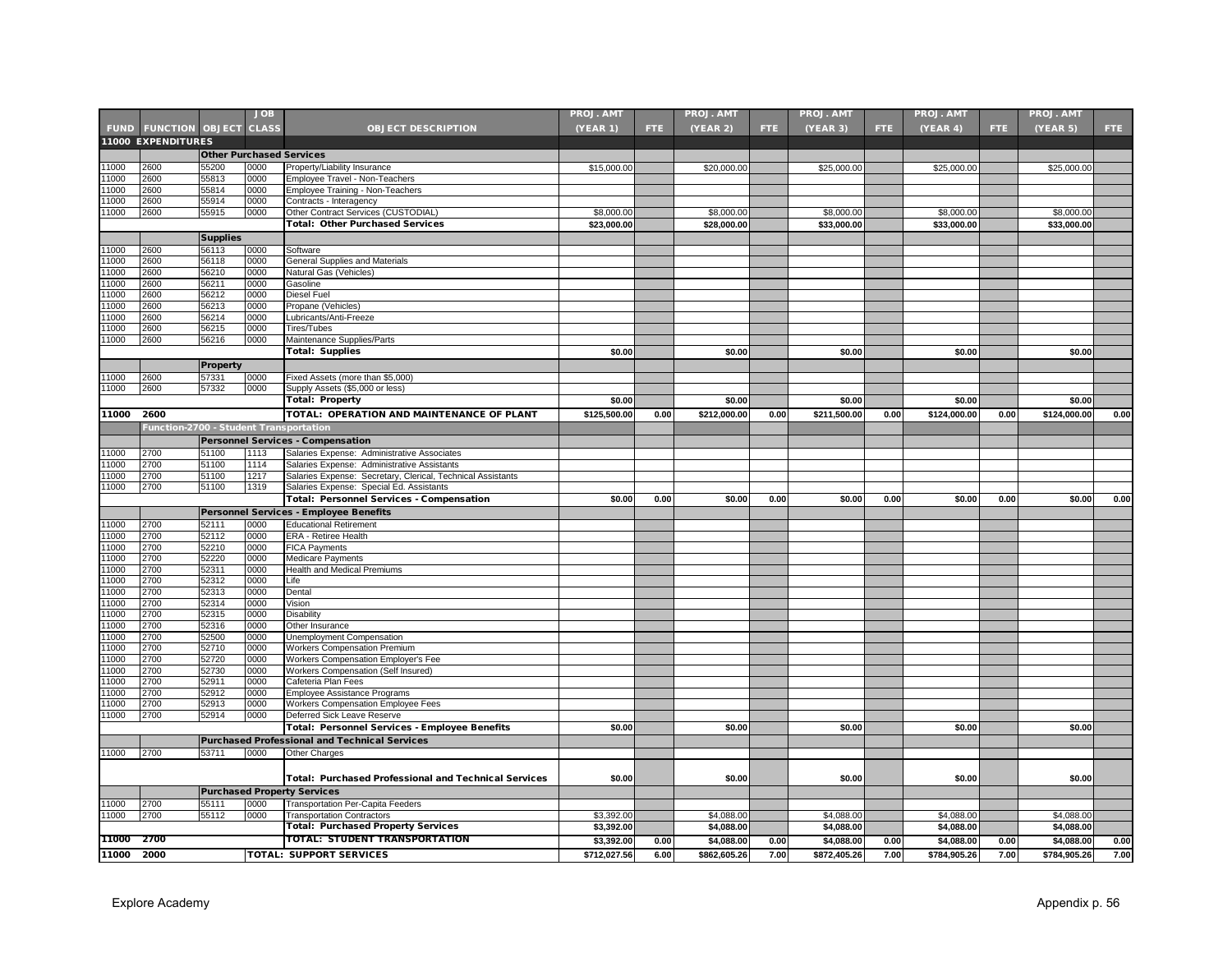|               |                                         |                                 | <b>JOB</b>   |                                                                   | <b>PROJ. AMT</b> |      | <b>PROJ. AMT</b> |      | PROJ. AMT |      | PROJ. AMT |      | <b>PROJ. AMT</b> |      |
|---------------|-----------------------------------------|---------------------------------|--------------|-------------------------------------------------------------------|------------------|------|------------------|------|-----------|------|-----------|------|------------------|------|
|               | <b>FUND FUNCTION OBJECT CLASS</b>       |                                 |              | <b>OBJECT DESCRIPTION</b>                                         | (YEAR 1)         | FTE. | (YEAR 2)         | FTE. | (YEAR 3)  | FTE. | (YEAR 4)  | FTE. | (YEAR 5)         | FTE: |
|               | <b>11000 EXPENDITURES</b>               |                                 |              |                                                                   |                  |      |                  |      |           |      |           |      |                  |      |
|               |                                         |                                 |              | Function-3100 - Food Service Operations                           |                  |      |                  |      |           |      |           |      |                  |      |
|               |                                         |                                 |              | <b>Personnel Services - Compensation</b>                          |                  |      |                  |      |           |      |           |      |                  |      |
| 1000          | 3100                                    | 51100                           | 1113         | Salaries Expense: Administrative Associates                       |                  |      |                  |      |           |      |           |      |                  |      |
| 1000          | 3100                                    | 51100                           | 1114         | Salaries Expense: Administrative Assistants                       |                  |      |                  |      |           |      |           |      |                  |      |
| 1000          | 3100                                    | 51100                           | 1217         | Salaries Expense: Secretary, Clerical, Technical Assistants       |                  |      |                  |      |           |      |           |      |                  |      |
| 11000         | 3100                                    | 51100                           | 1617         | Salaries Expense: Food Service                                    |                  |      |                  |      |           |      |           |      |                  |      |
|               |                                         |                                 |              | Total: Personnel Services - Compensation                          | \$0.00           | 0.00 | \$0.00           | 0.00 | \$0.00    | 0.00 | \$0.00    | 0.00 | \$0.00           | 0.00 |
|               |                                         |                                 |              | Personnel Services - Employee Benefits                            |                  |      |                  |      |           |      |           |      |                  |      |
| 11000         | 3100                                    | 52111                           | 0000         | <b>Educational Retirement</b>                                     |                  |      |                  |      |           |      |           |      |                  |      |
| 11000         | 3100                                    | 52112                           | 0000         | ERA - Retiree Health                                              |                  |      |                  |      |           |      |           |      |                  |      |
| 11000         | 3100                                    | 52210                           | 0000         | <b>FICA Payments</b>                                              |                  |      |                  |      |           |      |           |      |                  |      |
| 11000         | 3100                                    | 52220                           | 0000         | Medicare Payments                                                 |                  |      |                  |      |           |      |           |      |                  |      |
| 1000          | 3100                                    | 52311                           | 0000         | <b>Health and Medical Premiums</b>                                |                  |      |                  |      |           |      |           |      |                  |      |
| 1000<br>1000  | 3100<br>3100                            | 52312<br>52313                  | 0000<br>0000 | Life<br>Dental                                                    |                  |      |                  |      |           |      |           |      |                  |      |
| 1000          | 3100                                    | 52314                           | 0000         | Vision                                                            |                  |      |                  |      |           |      |           |      |                  |      |
| 1000          | 3100                                    | 52315                           | 0000         | Disability                                                        |                  |      |                  |      |           |      |           |      |                  |      |
| 1000          | 3100                                    | 52316                           | 0000         | Other Insurance                                                   |                  |      |                  |      |           |      |           |      |                  |      |
| 1000          | 3100                                    | 52500                           | 0000         | Unemployment Compensation                                         |                  |      |                  |      |           |      |           |      |                  |      |
| 1000          | 3100                                    | 52710                           | 0000         | <b>Workers Compensation Premium</b>                               |                  |      |                  |      |           |      |           |      |                  |      |
| 1000          | 3100                                    | 52720                           | 0000         | Workers Compensation Employer's Fee                               |                  |      |                  |      |           |      |           |      |                  |      |
| 11000         | 3100                                    | 2730                            | 0000         | Workers Compensation (Self Insured)                               |                  |      |                  |      |           |      |           |      |                  |      |
| 1000          | 3100                                    | 52911                           | 0000         | Cafeteria Plan Fees                                               |                  |      |                  |      |           |      |           |      |                  |      |
| 1000<br>11000 | 3100                                    | 52912                           | 0000         | Employee Assistance Programs                                      |                  |      |                  |      |           |      |           |      |                  |      |
| 11000         | 3100<br>3100                            | 52913<br>52914                  | 0000<br>0000 | Workers Compensation Employee Fees<br>Deferred Sick Leave Reserve |                  |      |                  |      |           |      |           |      |                  |      |
|               |                                         |                                 |              | Total: Personnel Services - Employee Benefits                     | \$0.00           |      | \$0.00           |      | \$0.00    |      | \$0.00    |      | \$0.00           |      |
|               | Function-3100 - Food Service Operations |                                 |              |                                                                   |                  |      |                  |      |           |      |           |      |                  |      |
|               |                                         |                                 |              |                                                                   |                  |      |                  |      |           |      |           |      |                  |      |
| 1000          | 3100                                    | 53411                           | 0000         | <b>Purchased Professional and Technical Services</b>              |                  |      |                  |      |           |      |           |      |                  |      |
| 1000          | 3100                                    | 53413                           | 0000         | Auditing<br>Legal                                                 |                  |      |                  |      |           |      |           |      |                  |      |
| 1000          | 3100                                    | 3414                            | 0000         | Other Professional Services                                       |                  |      |                  |      |           |      |           |      |                  |      |
| 11000         | 3100                                    | 53711                           | 0000         | <b>Other Charges</b>                                              |                  |      |                  |      |           |      |           |      |                  |      |
|               |                                         |                                 |              | <b>Total: Purchased Professional and Tech Services</b>            | \$0.00           |      | \$0.00           |      | \$0.00    |      | \$0.00    |      | \$0.00           |      |
|               |                                         |                                 |              | <b>Purchased Property Services</b>                                |                  |      |                  |      |           |      |           |      |                  |      |
| 11000         | 3100                                    | 54311                           | 0000         | Maintenance & Repair - Furniture/Fixtures/Equipment               |                  |      |                  |      |           |      |           |      |                  |      |
| 11000         | 3100                                    | 54312                           | 0000         | Maintenance & Repair - Buildings and Grounds                      |                  |      |                  |      |           |      |           |      |                  |      |
| 11000         | 3100                                    | 54313                           | 0000         | Maintenance & Repair - Vehicles                                   |                  |      |                  |      |           |      |           |      |                  |      |
| 1000          | 3100                                    | 54411                           | 0000         | Electricity                                                       |                  |      |                  |      |           |      |           |      |                  |      |
| 1000          | 3100                                    | 54412                           | 0000         | Natural Gas (Buildings)                                           |                  |      |                  |      |           |      |           |      |                  |      |
| 1000          | 3100                                    | 54413                           | 0000         | Propane/Butane (Buildings)                                        |                  |      |                  |      |           |      |           |      |                  |      |
| 1000<br>1000  | 3100<br>3100                            | 54414<br>54415                  | 0000<br>0000 | Other Energy (Buildings)<br>Water/Sewage                          |                  |      |                  |      |           |      |           |      |                  |      |
| 1000          | 3100                                    | 54416                           | 0000         | <b>Communication Services</b>                                     |                  |      |                  |      |           |      |           |      |                  |      |
| 1000          | 3100                                    | 54610                           | 0000         | Rental - Land and Buildings                                       |                  |      |                  |      |           |      |           |      |                  |      |
| 1000          | 3100                                    | 54620                           | 0000         | Rental - Equipment and Vehicles                                   |                  |      |                  |      |           |      |           |      |                  |      |
| 11000         | 3100                                    | 54630                           | 0000         | Rental - Computers and Related Equipment                          |                  |      |                  |      |           |      |           |      |                  |      |
|               |                                         |                                 |              | <b>Total: Purchased Property Services</b>                         | \$0.00           |      | \$0.00           |      | \$0.00    |      | \$0.00    |      | \$0.00           |      |
|               |                                         | <b>Other Purchased Services</b> |              |                                                                   |                  |      |                  |      |           |      |           |      |                  |      |
| 11000         | 3100                                    | 55813                           | 0000         | Employee Travel - Non-Teachers                                    |                  |      |                  |      |           |      |           |      |                  |      |
| 11000         | 3100                                    | 55814                           | 0000         | Employee Training - Non-Teachers                                  |                  |      |                  |      |           |      |           |      |                  |      |
| 1000          | 3100                                    | 55914                           | 0000         | Contracts - Interagency                                           |                  |      |                  |      |           |      |           |      |                  |      |
| 11000         | 3100                                    | 55915                           | 0000         | <b>Other Contract Services</b>                                    |                  |      |                  |      |           |      |           |      |                  |      |
|               |                                         |                                 |              | <b>Total: Other Purchased Services</b>                            | \$0.00           |      | \$0.00           |      | \$0.00    |      | \$0.00    |      | \$0.00           |      |
|               |                                         | <b>Supplies</b>                 |              |                                                                   |                  |      |                  |      |           |      |           |      |                  |      |
| 1000          | 3100                                    | 56113                           | 0000         | Software                                                          |                  |      |                  |      |           |      |           |      |                  |      |
| 1000          | 3100                                    | 56116                           | 0000         | Food                                                              |                  |      |                  |      |           |      |           |      |                  |      |
| 1000          | 3100                                    | 56117                           | 0000         | Non-Food                                                          |                  |      |                  |      |           |      |           |      |                  |      |
| 11000         | 3100                                    | 56118                           | 0000         | General Supplies and Materials                                    |                  |      |                  |      |           |      |           |      |                  |      |
|               |                                         |                                 |              | <b>Total: Supplies</b>                                            | \$0.00           |      | \$0.00           |      | \$0.00    |      | \$0.00    |      | \$0.00           |      |
|               |                                         | <b>Property</b>                 |              |                                                                   |                  |      |                  |      |           |      |           |      |                  |      |
| 1000          | 3100                                    | 57331                           | 0000         | Fixed Assets (more than \$5,000)                                  |                  |      |                  |      |           |      |           |      |                  |      |
| 1000          | 3100                                    | 57332                           | 0000         | Supply Assets (\$5,000 or less)                                   |                  |      |                  |      |           |      |           |      |                  |      |
|               |                                         |                                 |              | <b>Total: Property</b>                                            | \$0.00           |      | \$0.00           |      | \$0.00    |      | \$0.00    |      | \$0.00           |      |
| 11000 3100    |                                         |                                 |              | TOTAL: FOOD SERVICES OPERATIONS                                   | \$0.00           | 0.00 | \$0.00           | 0.00 | \$0.00    | 0.00 | \$0.00    | 0.00 | \$0.00           | 0.00 |